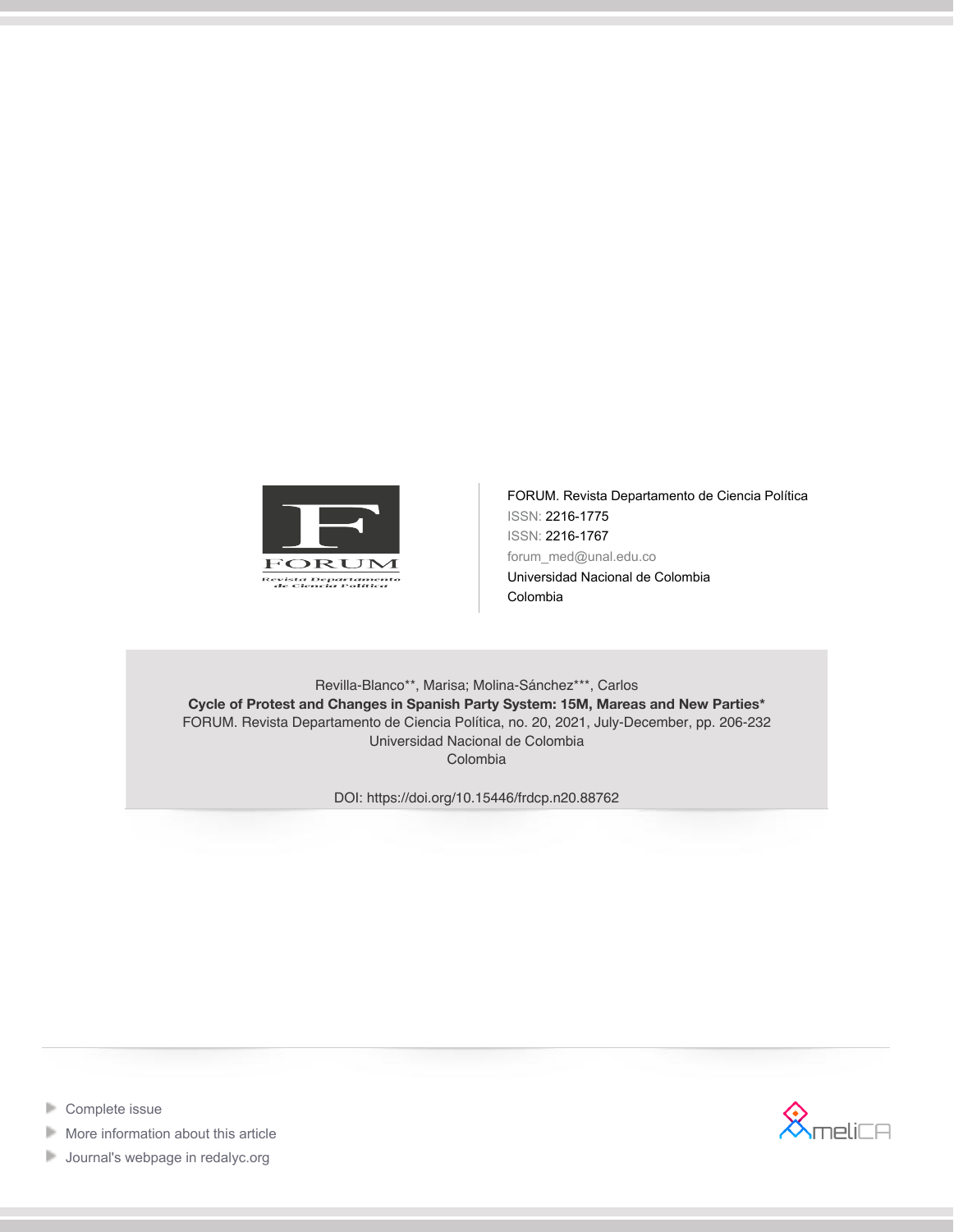$\overline{\mathrm{F}}$ 

# Cycle of Protest and Changes in Spanish Party System: 15M, Mareas and New Parties\*

Marisa Revilla-Blanco $**$ 

Carlos Molina-Sánchez\*\*\*

*Universidad Complutense de Madrid, España* https://doi.org/10.15446/frdcp.n20.88762  $\mathcal{L}$  Marisa Revilla-Blanco - Carlos Molina-Sánchez Molina-Sánchez Molina-Sánchez Molina-Sánchez Molina-Sánchez Molina-Sánchez Molina-Sánchez Molina-Sánchez Molina-Sánchez Molina-Sánchez Molina-Sánchez Molina-Sánchez M

#### **Abstract**

In this paper we intend to analyse the political consequences of the cycle of protest (2011- 2016) in Spain, this is, the recent cycle of mobilizations starting with the 15M *indignados* movement. We consider that there is a link between the cycle of protest and the political changes that have occurred. First, we run a correlation analysis between the number of demonstrations and the electoral changes. Then, we analyse the profiles of protesters and that of voters of the new parties. Our focus is set on changes such as the breakdown of the two-party system and the emergence of new political parties with parliamentarian representation. Approaching through different causal mechanisms, we conclude that both events can be analysed as political consequences of the Spanish cycle of protest.

**Keywords:** social movements; (new) political parties; social change; political conflicts; Spain; Podemos; 15M/*Indignados*.

#### *How to cite this article:*

Revilla-Blanco, M. & Molina-Sánchez, C. (2021). Cycle of Protest and Changes in Spanish Party System: 15M, Mareas and New Parties. *FORUM. Revista Departamento Ciencia Política,*  20, 206-232. https://doi.org/10.15446/frdcp.n20.88762



**<sup>\*</sup> Article received:** July 1, 2020 / **Accepted:** November 30, 2020 / **Modified:** December 14, 2020. This article is the result of research carried out without any external financing. We thank the careful revision carried out by blind evaluators whose comments have contributed to improving the final version of this paper. \*\* PhD. in Political Sciences and Sociology. Full Professor at the Department of Applied Sociology, Universidad Complutense de Madrid (UCM), Spain. Email: mrevilla@cps.ucm.es **(D)** https://orcid.org/0000-0001-8926-021X \*\*\* PhD. student in the Doctoral Studies Program at the Sociology and Anthropology at the Political Sciences and Anthropology Department. Universidad Complutense de Madrid (UCM), Spain. Email: cmolin03@ucm.es https://orcid.org/0000-0002-2335-1589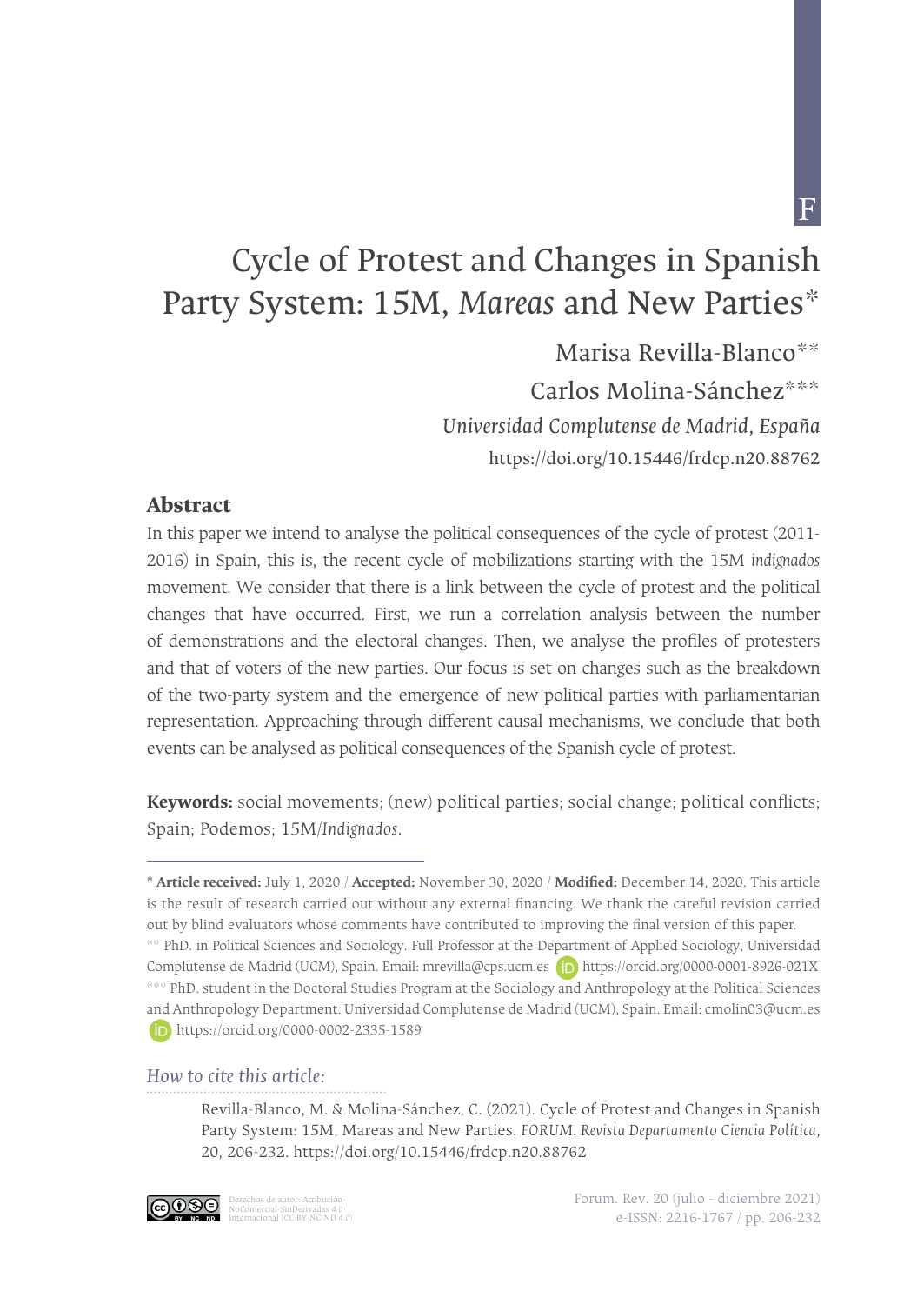Forum. Rev. 20 (julio - diciembre 2021) e-ISSN: 2216-1767 / pp. 206-232

# **Ciclo de protesta y cambios en el sistema de partidos español: 15M,** *Mareas* **y nuevos partidos**

#### **Resumen**

El propósito de este artículo es analizar las consecuencias políticas del ciclo de protesta de 2011-2016 en España; es decir, el ciclo de movilización que comenzó con la movilización del 15M y los Indignados. Establecemos que existe un vínculo directo entre el ciclo de protesta y los cambios políticos que ocurrieron. Se presentan dos análisis: por un lado, la relación entre número de manifestaciones y los cambios electorales; por otro, las semejanzas entre los perfiles de los manifestantes y de los votantes de los nuevos partidos. Los cambios que más nos interesan son la ruptura del sistema bipartidista y la emergencia de nuevos partidos políticos que logran obtener representación parlamentaria. Utilizando distintos mecanismos causales, concluimos que ambos eventos se pueden interpretar como consecuencias políticas del ciclo español de protesta.

**Palabras clave:** movimientos sociales; (nuevos) partidos políticos; cambio social; conflictos políticos; España; Podemos; 15M/*Indignados*.

#### **Introduction**

The emergence of the Spanish 15M/*Indignados* movement (May 2011) and activism for social rights and against the privatization of public services —the so-called *mareas* or 'tides' between 2012 and 2016 represented what we define as a major cycle of mobilization in recent Spanish history. As Sampedro and Lobera stated, *Indignados* were "[both] an expression of a widespread erosion of the hegemonic transition culture and a new social and creative space for challenge and reform" (2014, p. 63). We focus our analysis on, first, a specific effect in the hegemonic transition culture: the breakdown of the two-party system and the hegemonic position of the Spanish Socialist Party (PSOE) and Popular Party (PP, conservative) as the only parties which could ensure governability. And, second, in one characteristic of this creative space which is the emergence of new parties competing for increased representation shares. We will sustain that these changes are political consequences of those mobilizations. We argue that the breakdown in the Spanish two-party system was expressed, first, socially —during -and through- the cycle of mobilization which has been publicly visible since 15M and then, electorally, revealing the 'exhaustion' of the "two-party dominance" (Garrido, 2017) —stronger than ever between 2000 and 2008—, both in Parliamentarian representation and among the electorate.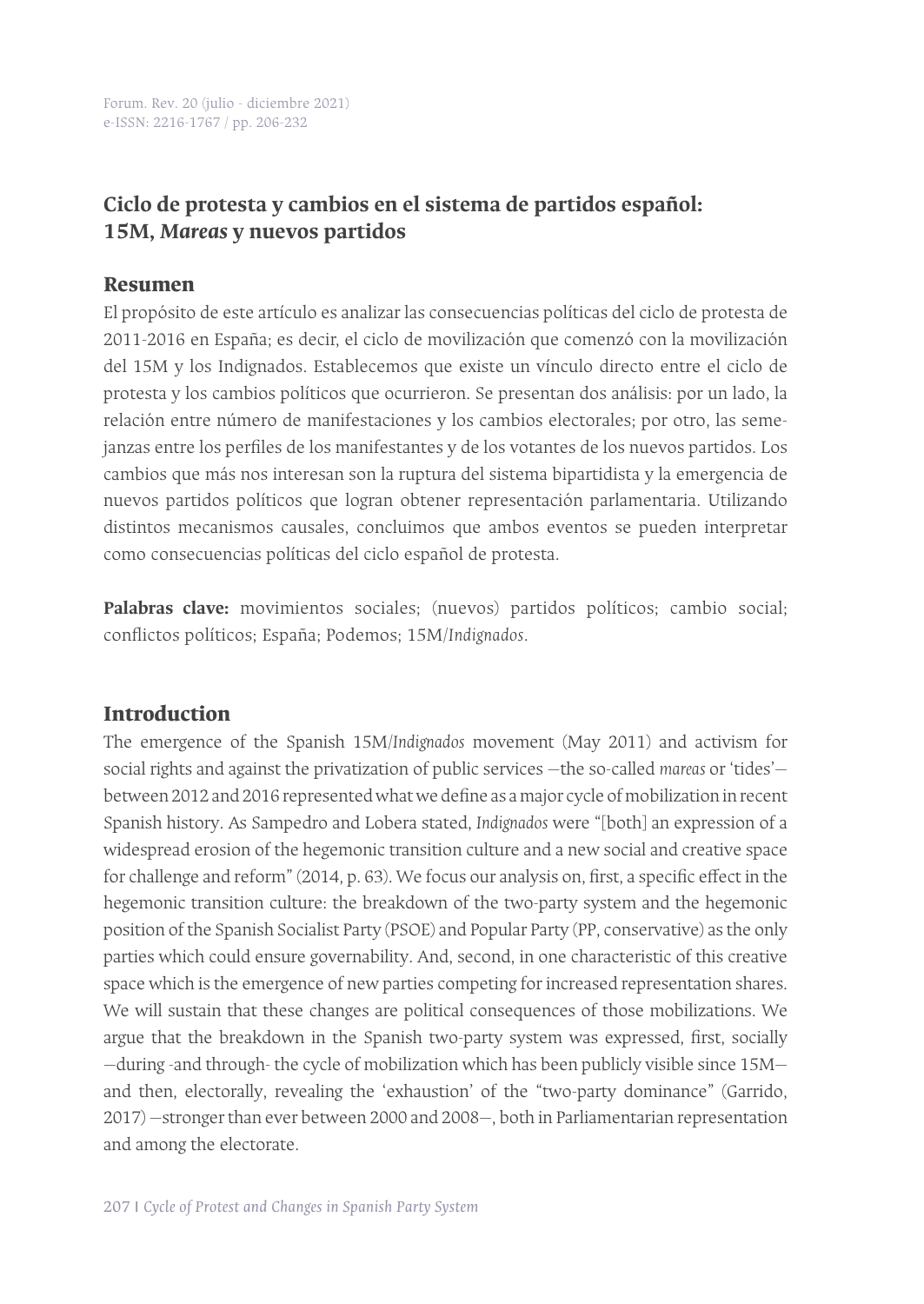We define those two problems, the end of the two-party system and the emergence of new and successful political parties, as the core issues of this paper, mainly, due to two reasons. First, the two-party system has been institutionalised (Mainwaring, 1998) in the Spanish political system since the first elections (1977 and 1979) held in the democratic transition. Second, the constituencies of the parties which have emerged for General Elections in 2015-2016 and 2019 —mainly, *Podemos*, *Ciudadanos* and *VOX* are much younger than those of the "traditional" parties.

The second decade of the 21<sup>st</sup> century started in Spain with these mobilizations confronting the moderate left-wing government which launched austerity policies in 2010, stating clearly that "they don't represent us" —*No nos representan*. This decade finishes with the formation, for the first time in Spain, of a coalition government. Paradoxically enough, this same party (PSOE) has been ruling since January 2020 with *Podemos*, the party which emerged following the path of 15M.

According to the literature on political consequences of social movements, which identifies three main effects at structural level: 1) the extension of democratic rights and practices; 2) the formation of new political parties; and 3) the setting of policy agendas (Amenta et al., 2010), we establish our interest in the analysis of the second: the formation of new political parties and changes in the constituencies —and their success obtaining political representation— as a consequence of this cycle of mobilization.

In the following sections, first, we introduce the political context in which mobilizations took place. Second, we discuss the theoretical model on political consequences of social movements that we apply to the shifting political Spanish context in this period, and then we run a correlation analysis to relate the degree of mobilization to the emergence of new parties in each Spanish constituency in the electoral cycle. Finally, we discuss the characteristics of the two-party system and the main changes in political representation as well as the changes in the constituencies of political parties through general elections held during this decade.

#### **Spanish Political Context for Mobilization**

On May  $12<sup>th</sup>$ , 2010, Prime Minister Zapatero  $-$  Socialist Party, PSOE $-$  presented his government's first package of budget cuts to Parliament:

Head down, the president walks into Parliament with a short speech in his right hand. He opens a white folder and reads 16 pages of bad news. Shaken by seven days of economic instability and a week of financial unrest that placed Spain on the precipice, José Luis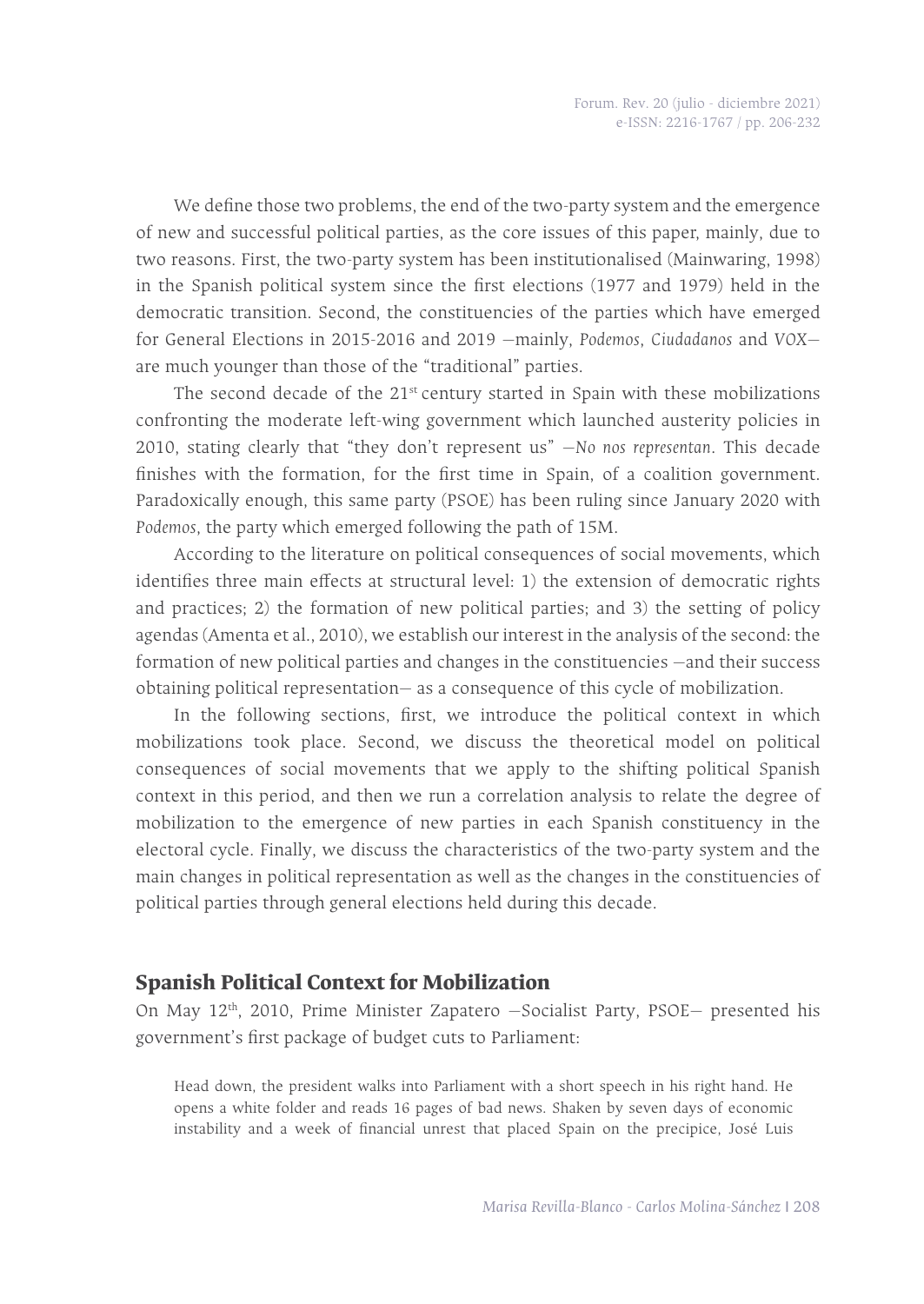Rodríguez Zapatero presented to Parliament "a very cruel reality" and announces, in 120 seconds, nine "necessary and fair" measures to get the country out of the hole it is in; nine black bullet points between pages 11 and 12 that represent the most profound social budget cuts in recent Spanish history. (Romero, 2010)

These cuts reduced public spending by 15 000 million Euros, affecting public sector salaries, pensions, pharmaceutical spending, Official Development Assistance —600 million—, and so on. This was immediately followed by a period of street demonstrations against the cuts. A year later, in 2011, street protests involving thousands of people were organised by a citizen's platform known as *Democracia Real Ya* across several Spanish cities. Following one demonstration some activists decided to camp out in Madrid´s Puerta del Sol. This might have gone unnoticed had it not been heavily suppressed by police (Garijo, Quesada & Santaeulalia, 2011), which drew media attention and provoked indignation among a large section of the public. This produced more spontaneous calls for further action through social media, such as Facebook, Twitter, etc., which led to daily protests that resulted in a massive camp in Puerta del Sol. In the following days, camps were established in many major Spanish cities and became a global milestone, a point of no return in the cycle of mobilization. Some camps continued after the local elections held on May 22<sup>nd</sup>, -among them, Acampada Sol in Madrid and Acampada BCN in Plaza Cataluña, Barcelona— until they peacefully disbanded in June 2011. However, the message of social distrust of politics, political parties and the financial system has been strongly rooted since then.

These protests known as 15M,<sup>1</sup> or the *revolución indignada* -outraged revolution-, constituted the expression of "outrage" as a social force that was mobilised at the 15M camps, as well as in the later cycle of protests during 2012-2014, which included the *mareas ciudadanas* —"tides", in which different colours represented specific protest groups: white, related to the health services; green to public education; violet to women's rights, and so on. The 'outrage' was also expressed in the ideological reconfiguration of specific social groups, which distanced themselves from the political positions of the two main parties —PP, the conservative party, and PSOE, the socialist party. This shift then became a global criticism of the Spanish political system. Hutter, Kriesi and Vidal's stand is that "the key driving forces of change are social movements and political parties that forcefully combine opposition to austerity and 'old' politics" (2018, p. 3). "Old" politics characterised in Spain by the closure of the two main parties.

<sup>1.</sup> For the analysis of 15M, we recommend Adell (2011), Castañeda (2012), Calvo (2013), Minguijón and Pac, (2013), Portos (2016).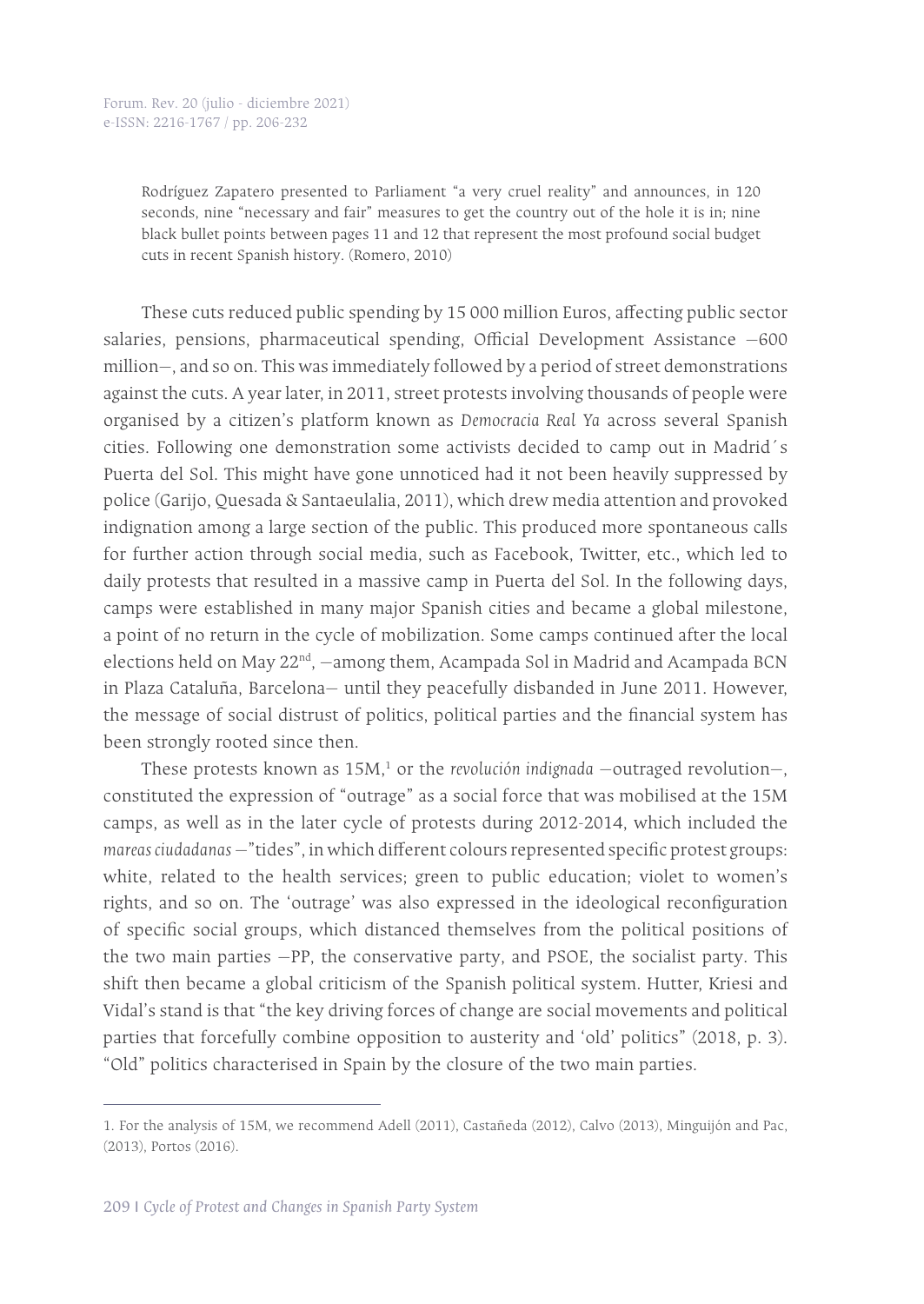Precisely, 'closure' of the political institutions to citizen's demands and grievances became one of the most salient characteristics of the political response to the economic crisis. When in 2010 Rodriguez Zapatero imposed the budget cuts, he abandoned the policies that his own government had promoted during its first period of government (2004-2008) by extending social rights —such as support for maternity leave and the unemployed. The causes and effects of this policy shift were poorly explained to citizens, and the public was left shocked. Consequently, at the following General Election in November 2011, the PSOE lost three million votes, and the PP won the election. However, Mariano Rajoy's —prime minister from 2011 until 2018, PP— government went even further in imposing new cuts and austerity, whilst showing little interest in cracking down on political corruption and instead seeking to cover up scandals. Both governments applied the "Merkelian orthodoxy" that led to "economic hecatomb" (Castells, 2016, p. 168). After 2011, both ruling (PP) and opposition parties lost social support, being Spain the only European country in which this occurred as response to the 2007 crisis (Castells, 2016, p. 170).

*Podemos* —*We can*— emerged onto the Spanish political scene in the campaign for the EU parliamentary (EP) elections in May 2014. This new party articulated its political identity based on the political agenda introduced by social movements since 2011. Podemos' success in this election reconfigured the electorate in Spain.<sup>2</sup> In January 2015, *Ciudadanos (C's)*, a party created in 2005 in Catalonia by a platform of intellectuals concerned about the spread of independence movements to contest Catalonian Elections, jumped to central politics scenario with a strong discourse against corruption.

In May 2015, local and regional elections brought new actors and issues to local governments and regional Parliaments, and the December 2015 General Election confirmed the fragmentation of the electorate among four political parties: two of them new parties on the national stage —*Podemos* and *Ciudadanos*—. This was confirmed at the June 2016 General Election following the failure of parliamentary groups to form a government. As Orriols and Cordero put it: "The beneficiaries of the collapse of the two-party system from 2015 were not the existing minor parties (which also suffered substantial losses) but two new state-wide parties: *Podemos* and *Ciudadanos*. The emergence of these two political formations radically changed the Spanish party system, which moved from a two-party system to a multi-party system" (2016, p. 471).

<sup>2. &</sup>quot;... until the EP elections in May 2014, the greatest beneficiaries of the PP's decline [*and PSOE's, we would add*] were the BAI options (blank vote, abstention and indecision)" (Orriols & Cordero 2016, p. 476).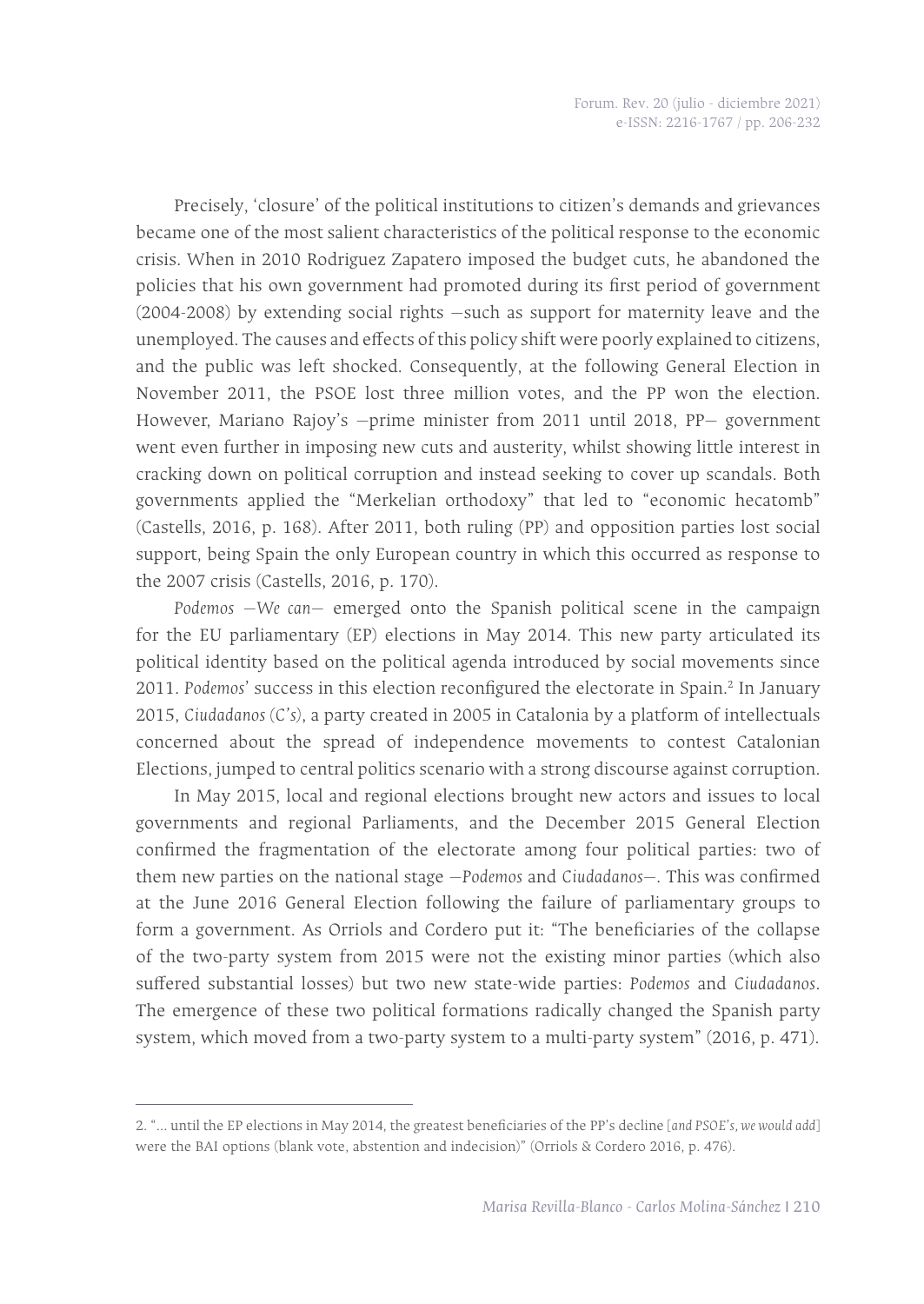Governability problems had just emerged in Spain: In October 2016, Pedro Sánchez stepped down as PSOE´s general secretary and resigned as Congressman and leader of the Socialist parliamentarian group, due to his reluctance to support the formation of government with Mariano Rajoy (PP) as Prime Minister. Without repudiation from Sánchez, Mariano Rajoy' government was inaugurated on 29 October. Less than two years later, in June 2018 Mariano Rajoy lost the motion of censure presented by *Podemos*, and Pedro Sánchez inaugurated a new government with *Podemos* as parliamentarian support. General elections have been held twice during 2019 —April and November. In this last electoral cycle, a new party from the radical right has emerged: VOX —first competing in 2018 Andalusian Autonomic Elections—. Now, after November electoral results, Sánchez leads a coalition government —PSOE + *Podemos*—, and VOX is the third force in Spanish Congress.

#### **Theoretical Framework: Political Consequences of Social Movements**

A significant number of studies allow us to establish the importance of the subject and the problems involved in analysing social movements' political outcomes.<sup>3</sup> Being so, nevertheless, the difficulties of considering the political consequences of social movements require further explanation. First, linking specific political outcomes of a process —e.g. transformations that affect political actors, institutions, decisions…— to concrete social movements' *strategies and actions* can result in an arduous task, because "…political consequences are external to and not under the direct control of SMOs" (Amenta et al., 2010, p. 287).

Second, the political consequences of social movements cannot always be related to their *goals*. In theoretical debates this is referred to as "unintended consequences" (Andrews 1997). The exclusive focus on a social movement's agenda may limit the analysis by "excluding the broader consequences of movements, which are ultimately essential to understanding the dynamic development of the struggle" (Giugni & Bosi, 2012, p. 22).

Finally, political processes include so many actors, institutions, and interactions that a methodological problem might arise when trying to establish *causal links* between a movement and some outcomes.

So, even though the theoretical and analytical debate has not fully responded to the question about "whether movements are generally effective or how influential they are" in the political process (Amenta et al., 2010, p. 287), considering the number of

<sup>3.</sup> For some interesting reviews and studies on this issue, see: Giugni (1998), Giugni (1999), Tilly (1999), Kolb (2007), Amenta et al (2010), Bolger (2016), Bosi, Giugni and Uba (2016), Uba and Romanos (2016), Aguilar and Romanos (2018).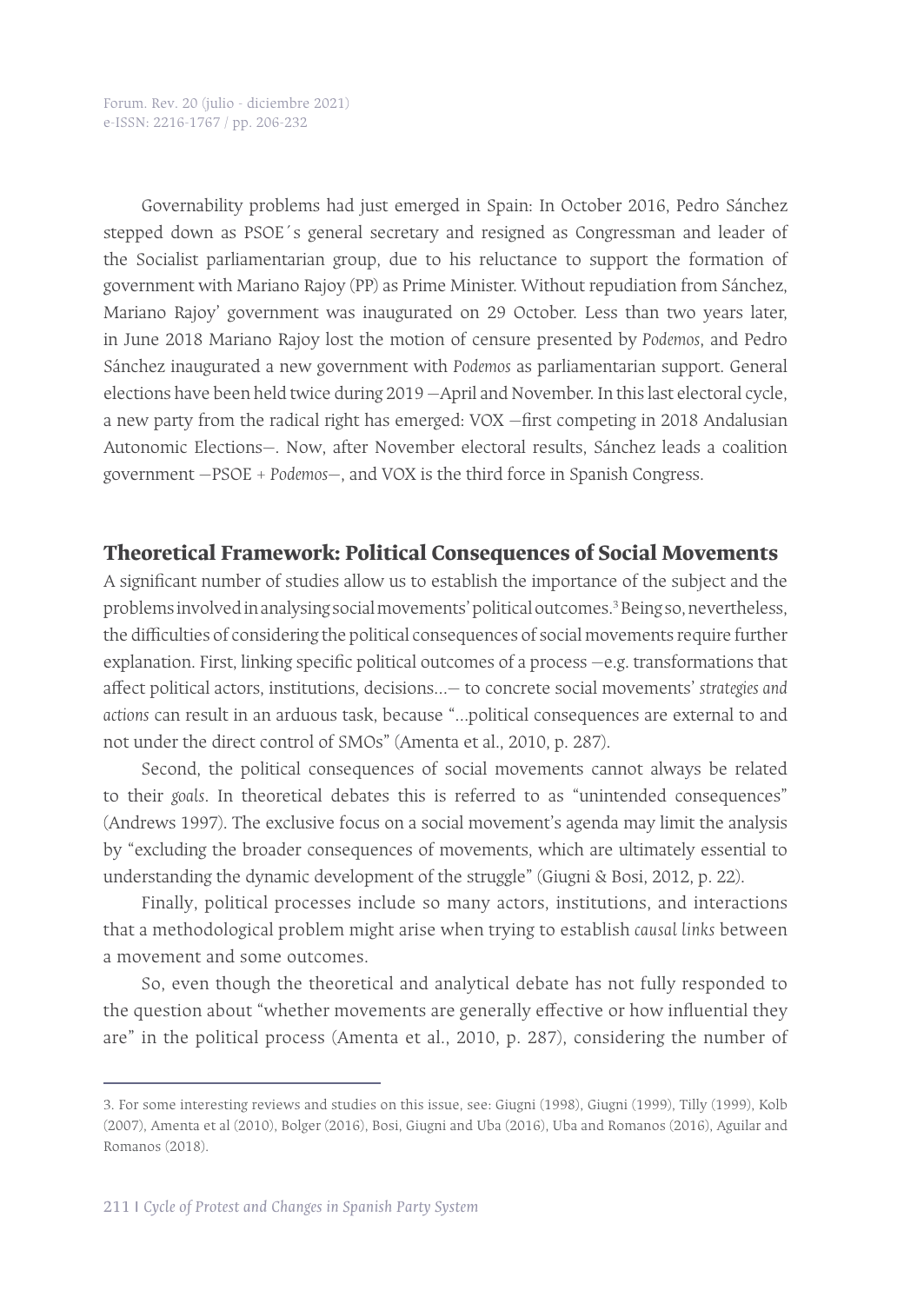actors, strategies and situations involved in political processes, we cannot realistically expect the question to have a single, comprehensive answer. Eventually, the response will depend on the movement involved, the political conditions, and/or the strategies deployed by the movement and the other actors. But, even so, as Kolb stated, there is enough common ground to establish a partial theory (Kolb, 2007).

As shown by the literature relating to the political consequences of social movements, these problems can be managed.<sup>4</sup> For instance, explaining "through which processes social movement activities can result in political change" (Kolb, 2007, pp. 1-3).

In this analysis of political consequences, we follow the "partial theory of social movements and political change" proposed by Kolb (2007), as we acknowledge this work as the most complete understanding of causal mechanisms and typology of outcomes. Starting with the latter, Kolb distinguishes two types of political outcomes: 1) substantive political outcomes, this is the establishment, modification, or construction of public and collective goods —including five different types of impacts: agenda; alternatives; policy; implementation, or, finally, goods. 2) procedural outcomes which link social movements to institutional outcomes. In this case, Kolb analyses, first, procedural changes in the relationship between social movements and a political sub-institution —consultation; negotiation, or formal recognition—and, second, intra-institutional changes, this is, changes in the structure and/ or purpose of political sub-institutions —extension of voting rights; strengthening Parliamentary representation; creation of Governmental Agencies; emergence of new political parties.

Related to the causal mechanisms of political change, Kolb introduces five mechanisms: 1) disruption —a means of creating negative inducements; 2) public preference —the mobilization of public opinion might affect policy makers' response by shifting their own policy preferences; 3) gaining access to the political process —basically, electoral empowerment; 4) judicial —the use of the political power of the courts by social movements on their behalf; and 5) shifting the scale of process to international politics.

For the purpose of this paper, we focus on the political consequences of the Spanish cycle of protest, and predominantly, on the issue of the emergence of new political parties because of the cycle of mobilization.

#### **Political Consequences**

Based on Kolb's model, we argue that there were three outstanding political consequences of the 15M mobilization, and the following cycle of mobilizations. First, a substantive

<sup>4.</sup> For a discussion of recent literature on the subject, see Giugni, Bosi and Uba (2013). Also, Aguilar and Romanos (2018), for the analysis of the 15M movement; and Bosi (2016), for the revision of the IRA volunteers.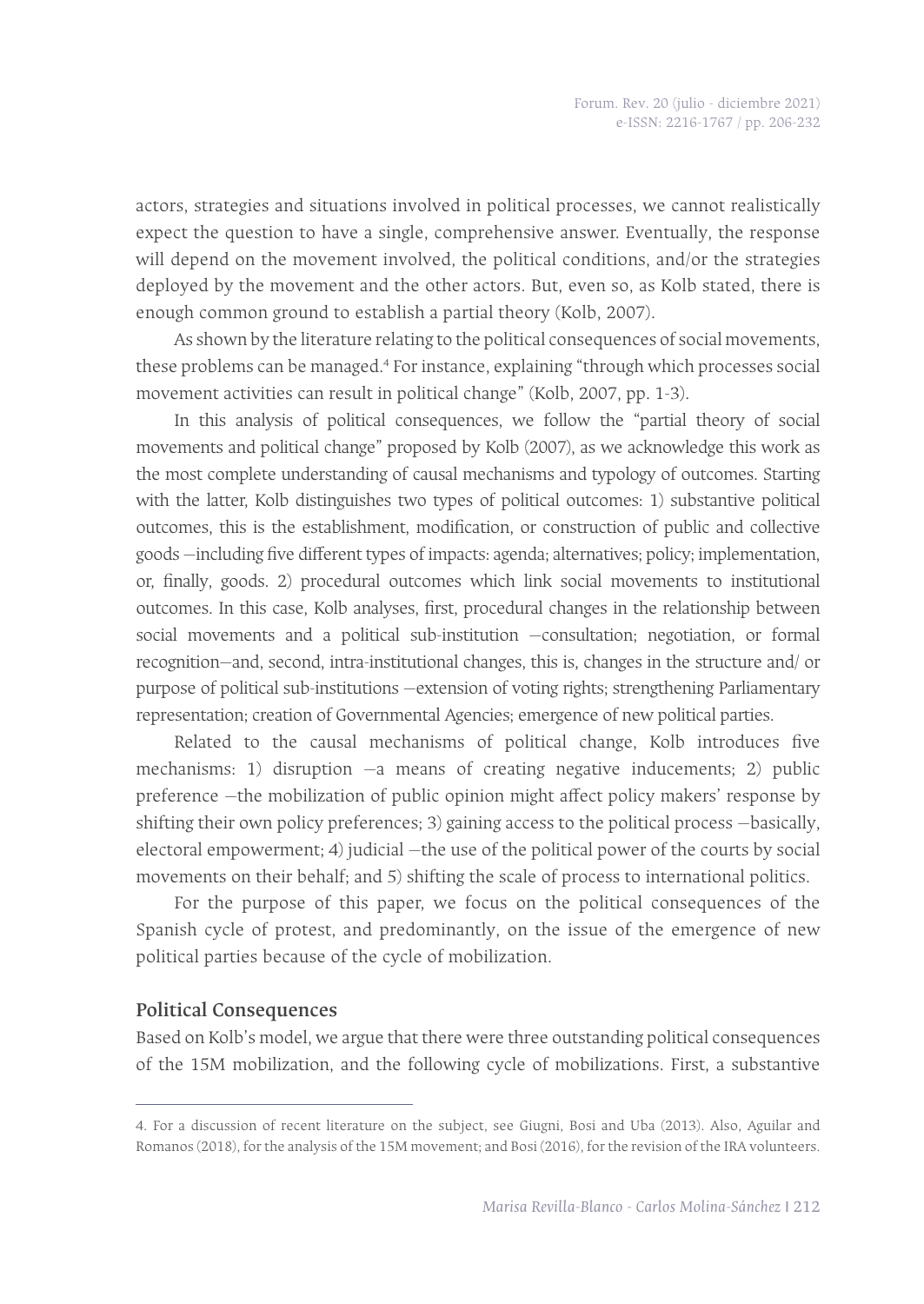political outcome: agenda impact. As Diego Beas proposed, "the *indignados* succeeded in revealing a side of Spain that only few thought existed: a resilient and politicised public willing to get involved to change the modus operandi of the system" (Beas, 2011). And changing the modus operandi of the system required —as the mobilizations sought—, confronting the content and effects of anti-austerity policies; to reveal the intricacies of corruption; to demand changes in political representation. All of this strongly suggested that the PP and the PSOE were the obstacles to change. The cycle of mobilization introduced into the agenda the problem of political corruption as a system and the questioning of the Spanish democratic system, including the reconsideration of the transition to democracy.

Second, two procedural outcomes, which were both related to intra-institutional change: first, the emergence of new political parties, and then the strengthening of political representation —Parliamentary and local. Proportional systems present a better opportunity for the emergence of new parties due to its better chances of electoral success (Hutter, Kriesi & Lorenzini, 2018). *Podemos* represents the most successful translation of ideological reconfiguration into electoral alternatives, being the first one to obtain electoral success in the 2014 European Election (Lobera, 2015) but it has not been the only one.

#### **Analysing Causal Mechanisms**

Disruption appears to be the key causal mechanism that explains the linkage between the mobilization cycle and political outcomes in this case: "...the rather constricted and exclusionary bounds of the Spanish polity, at least as it has been understood by many mainline political actors, often encourage the adoption of a disruptive approach by protesters..." (Fishman & Everson, 2016, p. 8). The "closure" of Spanish political institutions and the criminalization of protest showed that the streets were the place to express discontent, frustration and demands for change —"disruption" in Fishman & Everson, (2016). Confrontation was the mechanism employed by *Mareas* and social movements such as *Rodea el Congreso* when repression and criminalization was the only response from Rajoy's government to the mobilizations; that is, when options for negotiation were completely closed.

However, following disruption, a second causal mechanism is needed to understand the whole process: gaining political access through electoral empowerment changing electoral representation.

Working on these two explanatory causal mechanisms requires us to define the way that social movement strength is to be analysed. We choose to use the amount of (protest) mobilization to measure the strength of the movements through a specific indicator: the extent of protest mobilization (Kolb, 2007, pp. 40-41).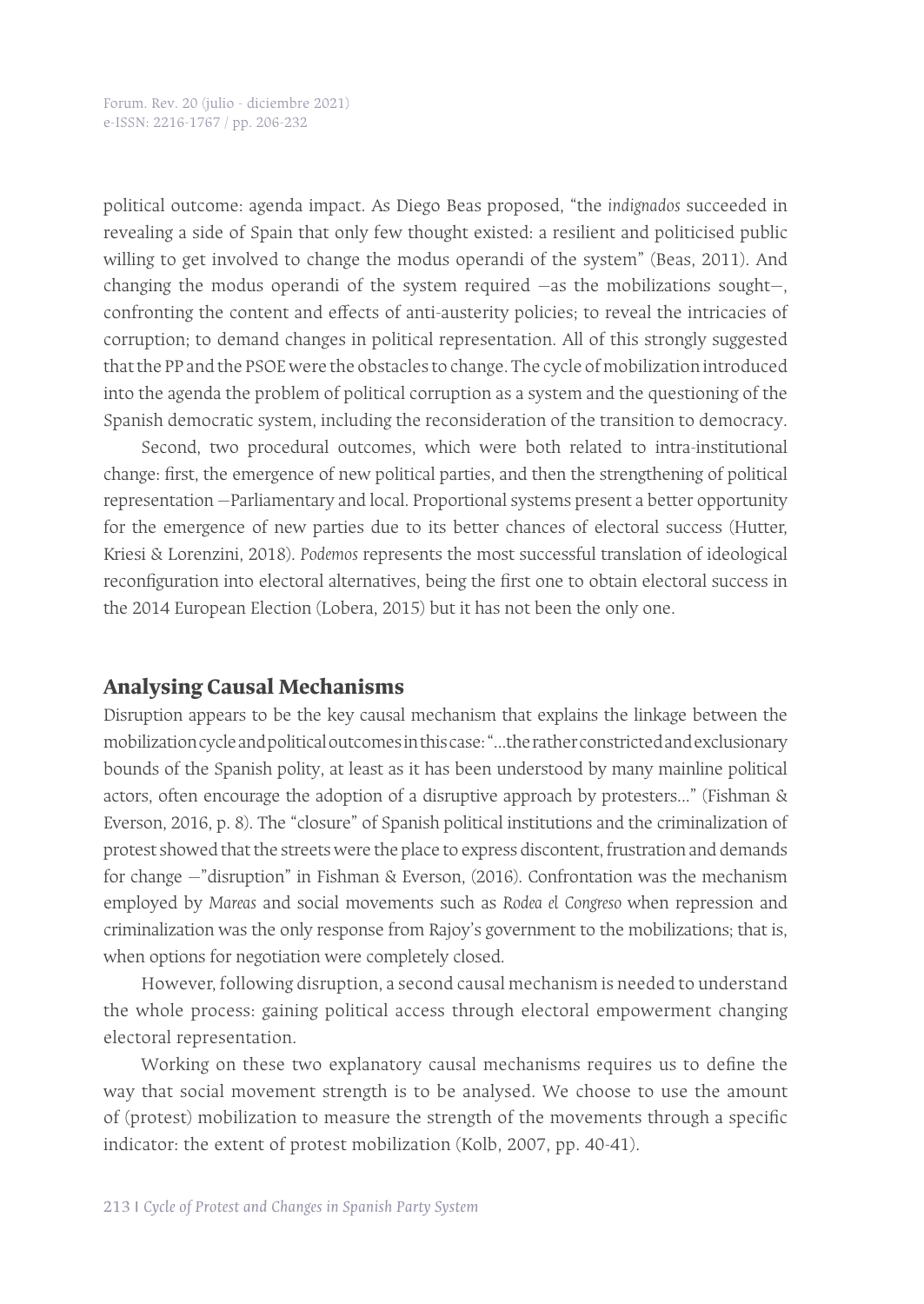We work on two premises: first, the variation in the number of mobilizations is related to the appearance of new parties and to the number of votes for these parties; and second, given the link between mobilization and new parties, their constituencies should share similar social characteristics. On this basis, we build on two hypotheses:

H1. The higher the number of mobilizations in any constituency, the greater the probability of the appearance of new parties obtaining representation, and seats in municipalities or parliaments.

H2. The profiles of people who mobilise and the profiles of new parties' voters should share characteristics and differ from the profiles of PP and PSOE´s voters.

Therefore, we relate the degree of mobilization to the number of new parties in each Spanish constituency in the electoral cycle —that is, the local election 2011; EU parliamentarian election 2014; local election 2015 and General Election 2015 and 2016 and we analyse the changes in the constituencies of political parties in this period.

#### **Methodology and Construction of Variables**

The data regarding demonstrations and mobilization have been collected from the *Yearly statistics of the Spanish Ministry of Interior.*<sup>5</sup> These statistics include information on demonstrations collected from 2007 to 2015. The year 2007 is the starting point of the cycle of protest and 2012 is the year of the explosion of the cycle, demonstrations reaching up to its highest numbers. A total of 44.233 demonstrations according to Home Office´s yearly statistics. Meanwhile 2015 is an electoral year where the political changes become a reality. On this point, it becomes necessary to state the limitations of using this data. The first limitation is that all mobilizations are accounted, no matter the size. So, small ones tend to be overrepresented in the yearly statistics. Due to the difference between years with almost no contention —4000 demonstrations— and those years of the great cycle —40 000 demonstrations—, this overrepresentation can be accepted as we believe that it shows the great variety of topics and the importance of the cycle of protest. Another limitation is the data regarding *Cataluña* and *País Vasco* because they are not accounted for in the *Yearly statistics of the Spanish Ministry of Interior,* since 2012 and 2013, respectively.

Political data, regarding General Elections and local elections as well as vote information or appearance of new political parties, has been collected from the official pages offering electoral results —*Ministerio del Interior*/Home Office.6

<sup>5.</sup> Demonstration information: http://www.interior.gob.es/web/archivos-y-documentacion/anuario-estadisticode-2014

<sup>6.</sup> Political Information: http://www.infoelectoral.mir.es/infoelectoral/min/home.html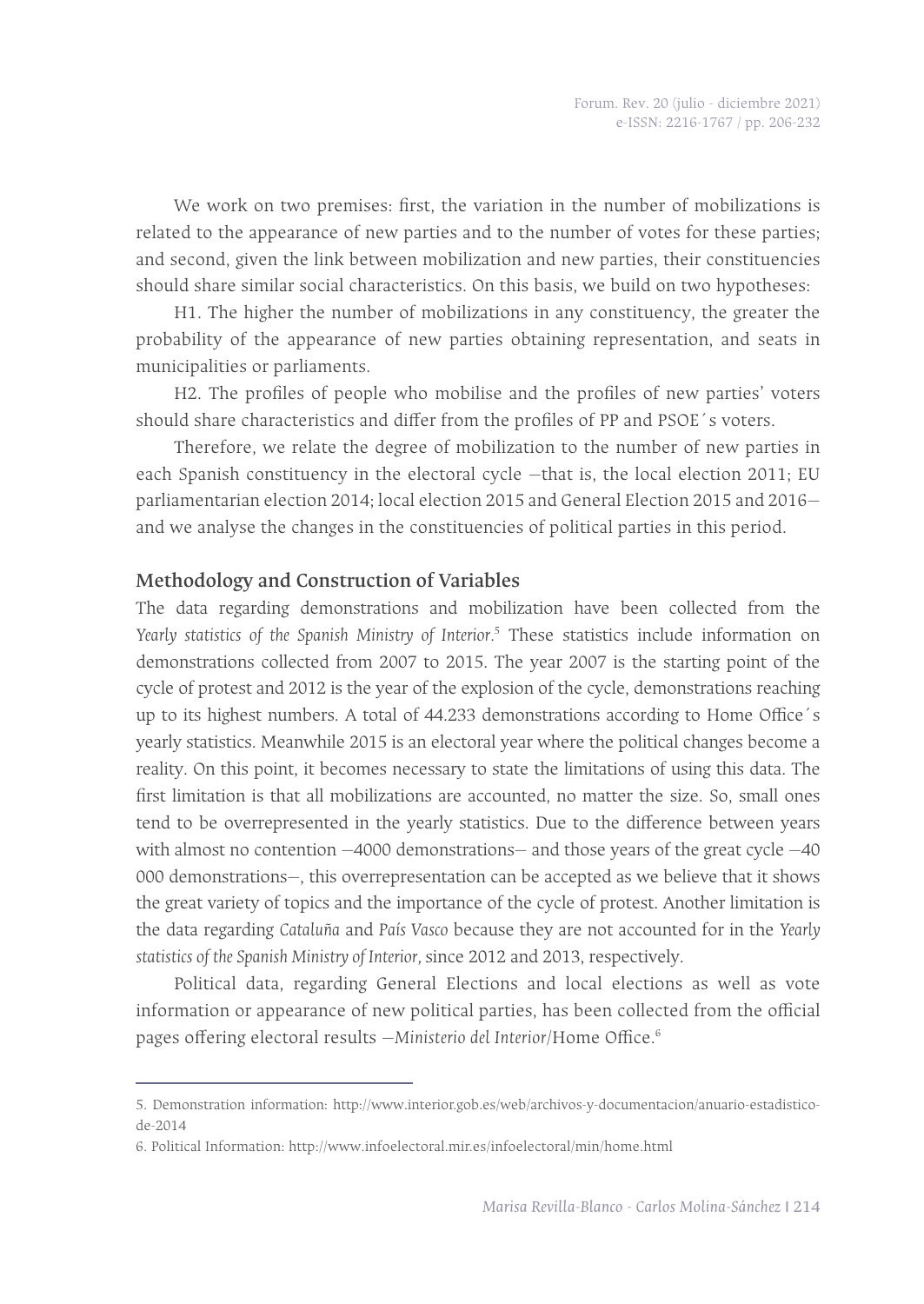The variables have been constructed *ad hoc* taking in to account the hypothesis, the theory, and the data available*.* There are 10 different variables: four independent and six dependent.<sup>7</sup> The independent variables have been constructed by drawing on demonstration data, because we understand that social movements and mobilizations have contributed to change political representation as well as producing an opportunity that has facilitated the appearance of new political parties. The fourth independent variable represents a control variable and is constructed from registered unemployment rates from the Spanish unemployment services. The other six variables are dependent. Three of them correspond to municipal elections held in May 2015, while the other three relate to the General Election that took place in December 2015.

#### **Correlations Analysis**

We conducted a linear regression analysis after the collection of data and the construction of variables. This is summarised in Figure 1, where the most relevant correlations that have been found during the statistical analysis are shown. All independent variables have shown a positive correlation except for the second independent variable (INVAR2<sup>8</sup>). One point that must be noted is that the other three independent variables have had positive correlations, mainly with dependent variables relating to the emergence of new parties.

| <b>Relevant Correlations</b>                                                        |                       |                           |                                |  |  |  |  |
|-------------------------------------------------------------------------------------|-----------------------|---------------------------|--------------------------------|--|--|--|--|
| INVAR1                                                                              | Pearson's correlation | $.551^{**}$ (DV1NP)       | $.545^{\ast\ast}$ (DV3%NV)     |  |  |  |  |
|                                                                                     | $R^2$                 | 0.304                     | 0.297                          |  |  |  |  |
| INVAR3                                                                              | Pearson's correlation | $.569^{\ast\ast}$ (DV1NP) | $.625^{**}$ (DV1NPGen)         |  |  |  |  |
|                                                                                     | $R^2$                 | 0.324                     | 0.391                          |  |  |  |  |
| <b>INVAR4</b>                                                                       | Pearson's correlation | $.683^{\ast\ast}$ (DV1NP) | .601 <sup>**</sup> (DV3%NVGen) |  |  |  |  |
|                                                                                     | $R^2$                 | 0.466                     | 0.361                          |  |  |  |  |
| ** The correlation is significant at level 0.01 (bilateral). N=52 Spanish provinces |                       |                           |                                |  |  |  |  |

**Figure 1**. Summary of Positive Results from Correlation Analysis

*Source:* Author's elaboration.

<sup>7.</sup> For the description of the variables, see Annex.

<sup>8.</sup> INVAR2 represents the second part of the mobilization cycle that goes from 2012 to 2015. The mobilizations in these years have decreased from their highest point (2012). Therefore, the lack of correlation is positive. If there had been a correlation for this variable, it would have falsified the other existing correlations.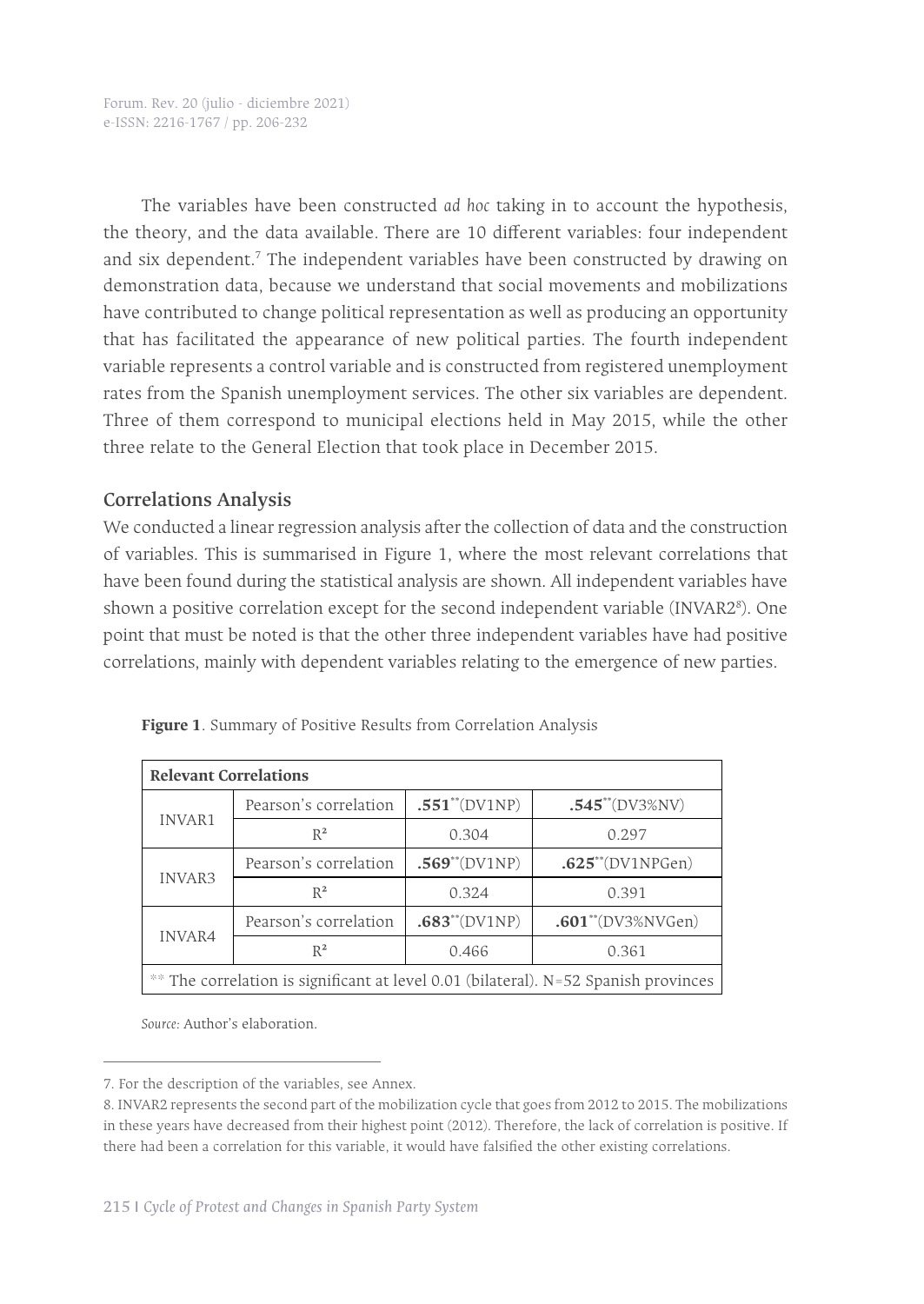The variable (DV1NP) symbolises the number of new parties represented in City Councils after the 2015 municipal elections, and it correlates positively with all the independent variables of mobilizations —INVAR1 and INVAR3— except for independent variable number 2. It also correlates with the unemployment rate variable (INVAR4).

Independent variable INVAR1 correlates positively as well with dependent variable DV3%NV which represents vote percentage to new parties obtaining representation in City Councils 2015. The last two relevant correlations are connected to General Election variables. The DV1NPGen stands for the number of new political parties represented in national parliament and correlates with INVAR 3. And the DV3%NVGen dependent variable stands for vote percentage to new parties obtaining representation in Spanish parliament for 2015 General election, correlating with INVAR 4.

The statistical analysis showed that effectively there is a correlation between the number of demonstrations and the appearance of new political parties obtaining electoral representation. Another limitation of the correlation analysis is that *per se* it is spurious, it needs to be explained and supported by other evidence. So, in order to sum up more evidence of that relation between mobilizations and political change, we have conducted a cleavage analysis as well as reviewed it and compare it with existing research on the topic.

The data to determine the profiles of the activists, people who have participated actively in the cycle of mobilization have been collected from the *Centro de Investigaciones Sociológicas* (CIS, Centre of Sociological Research), specifically the post electoral surveys taken after the General elections of 2015 and 2019 and monthly surveys called *Barómetros*  with specific question on attending demonstrations as well.

#### **Activists9**

All kinds of people participated in camps, assemblies and demonstrations all over Spain during 15M. Although many of the processes before 15M came from within the university environment, such as *Anonymou*s, *Juventud Sin Futuro* —"Youth Without Future"— or *Ponte en Pie* —"Stand Up"—, the movement was widely welcomed. Public opinion was very positive towards the *indignados* movement. People from a wide variety of backgrounds attended meetings or passed through the squares of Spanish cities, either attracted by the ideas behind the mobilization or just simple curiosity. Even though it was a transversal movement, the

<sup>9.</sup> Methodological note: All the data analysed have been extracted from the *Centro de Investigaciones Sociológicas,* from the General Election reports of 2008, 2011 and 2015 and the barometers that include questions about vote and mobilization: October 2007, 2010, 2011, 2013, 2014, and 2015. The variables used are: Age; sex; working status, education level; size of municipality. And the questions referred to "vote recall" and "attend to demonstrations".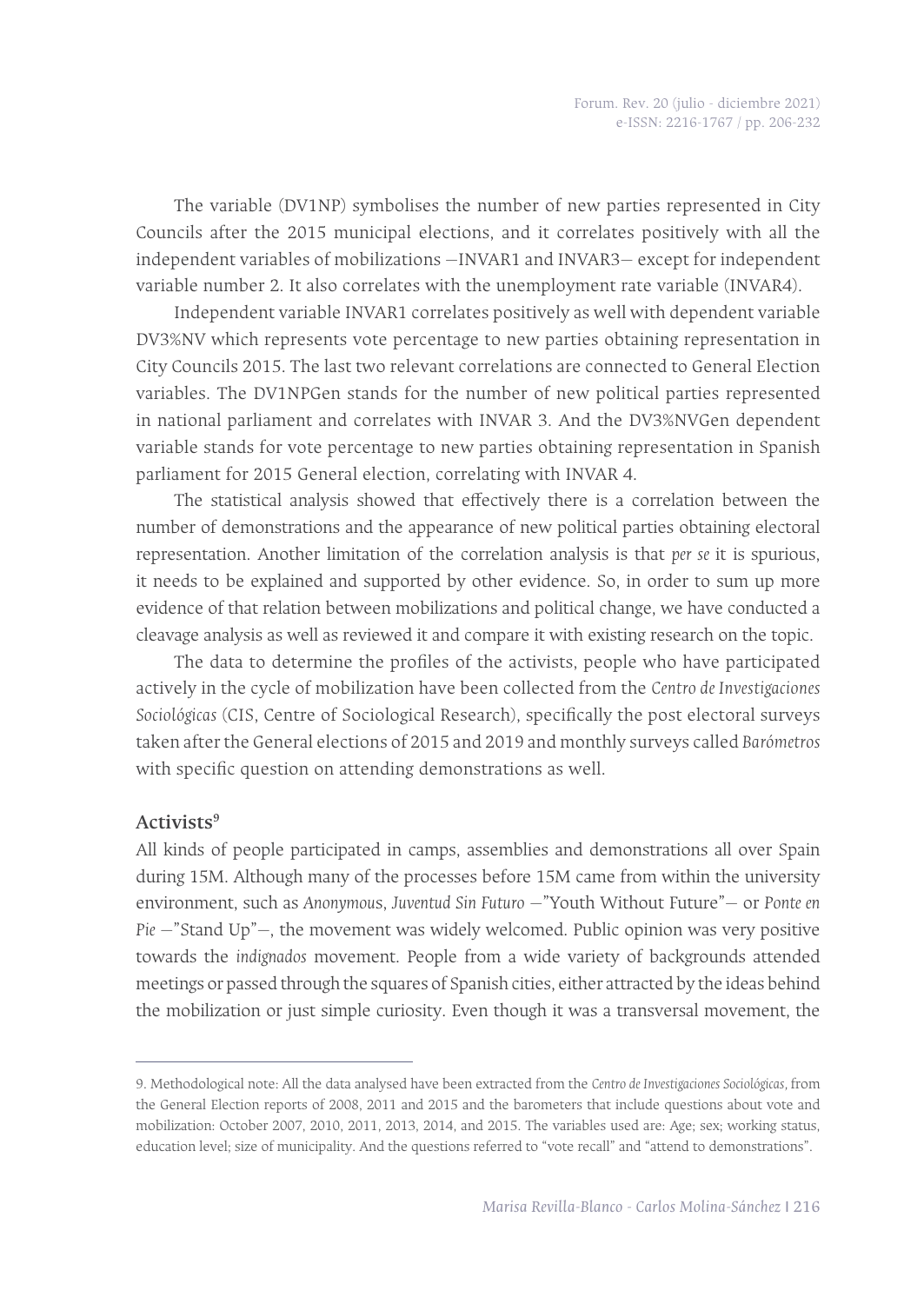Forum. Rev. 20 (julio - diciembre 2021) e-ISSN: 2216-1767 / pp. 206-232

main profile of people involved in 15M was, young, urban and highly educated<sup>10</sup>. Authors such as Calvo (2013), Díez-García (2015), and Betancor and Prieto (2018), defined this profile supported by their own data. Calvo (2013, p. 251), for example, drawing on his research in the camps, said that: "(...) young people with a leftist political orientation stand at the core of this social movement, there are not significant gender differences, and levels of education are very high". Nevertheless, Anduiza, Cristancho, and Sabucedo (2013, p. 760) also stated the importance of youth and highest levels of education among participants, but they highlighted that women were more likely to participate. In the subsequent developments between 2011 and the present moment, the protest has extended to a diversity of themes including: employment, housing, healthcare and justice, through a plurality of collectives.





Analysing the activists through their socio-demographic variables it becomes quite clear that they are:

- Mainly people younger than 45 years old but are largely between 18 and 25. This age group, 4-5 years later, are now over 25.
- Highly educated people, mainly with university degrees, followed by professional and secondary school students. These people are probably now in higher levels of education.

*Source*: CIS 2015 post-electoral.

<sup>10.</sup>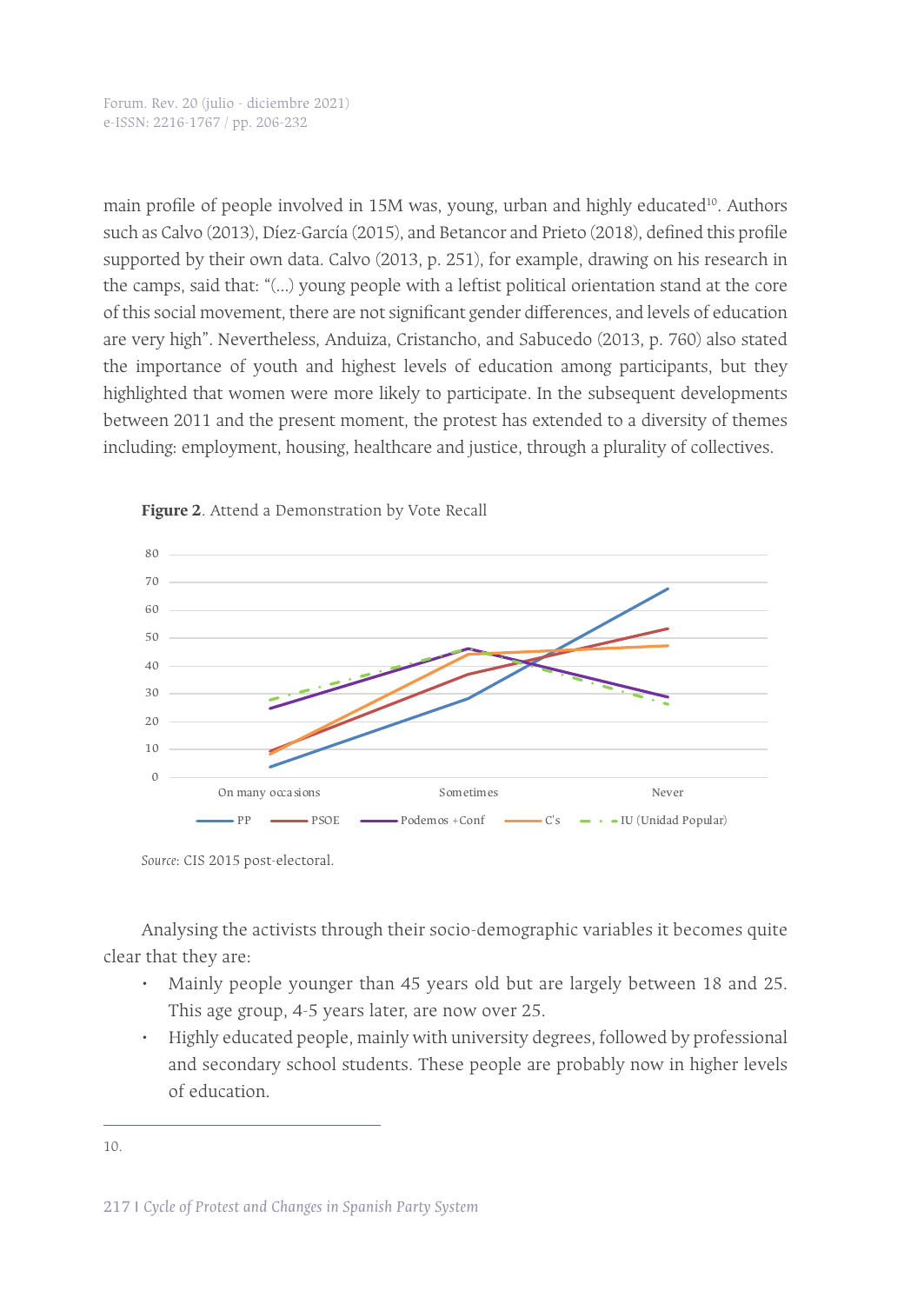- Focusing on the occupation status —Socio-economic condition for CIS and INE— are students, technicians and middle cadres, office and services workers.
- People who attend demonstrations vote for *Podemos* or *Izquierda Unida* —in 2015 post electoral survey, General Election—, the two main parties that form the electoral coalition called *Unidas Podemos*. This by itself could be explained because left wing voters tend to express dissent through demonstrations. But *Ciudadano*´s voters —the other newly emerged party— expressed also to have attended demonstrations on many occasions as well. While voters for PSOE and PP have attended on a lower percentage.



**Figure 3.** Attend a Demonstration (Last 12 Months) 2005-2015 by Studies

*Source*: CIS barometers (monthly specific questions) 2007-2015.

#### **Voters' Profiles**

In the 2014 European Parliamentary elections *Podemos* obtained 8 % of the votes, making them the fourth political force. Since then, it has become a political phenomenon that has transformed the political "chessboard". Malanda (2014) performed an analysis of the municipal election results obtained by *Podemos* in relation to the variables available and concluded that "*Podemos* voters in the European elections have an urban profile, with medium-high status, under the age of 60, highly educated, skilled new technology users, left wing sympathisers and with a strong dislike of politics". This voter profile seems quite like the one outlined by Adell (2011), Calvo (2013), Betancor and Prieto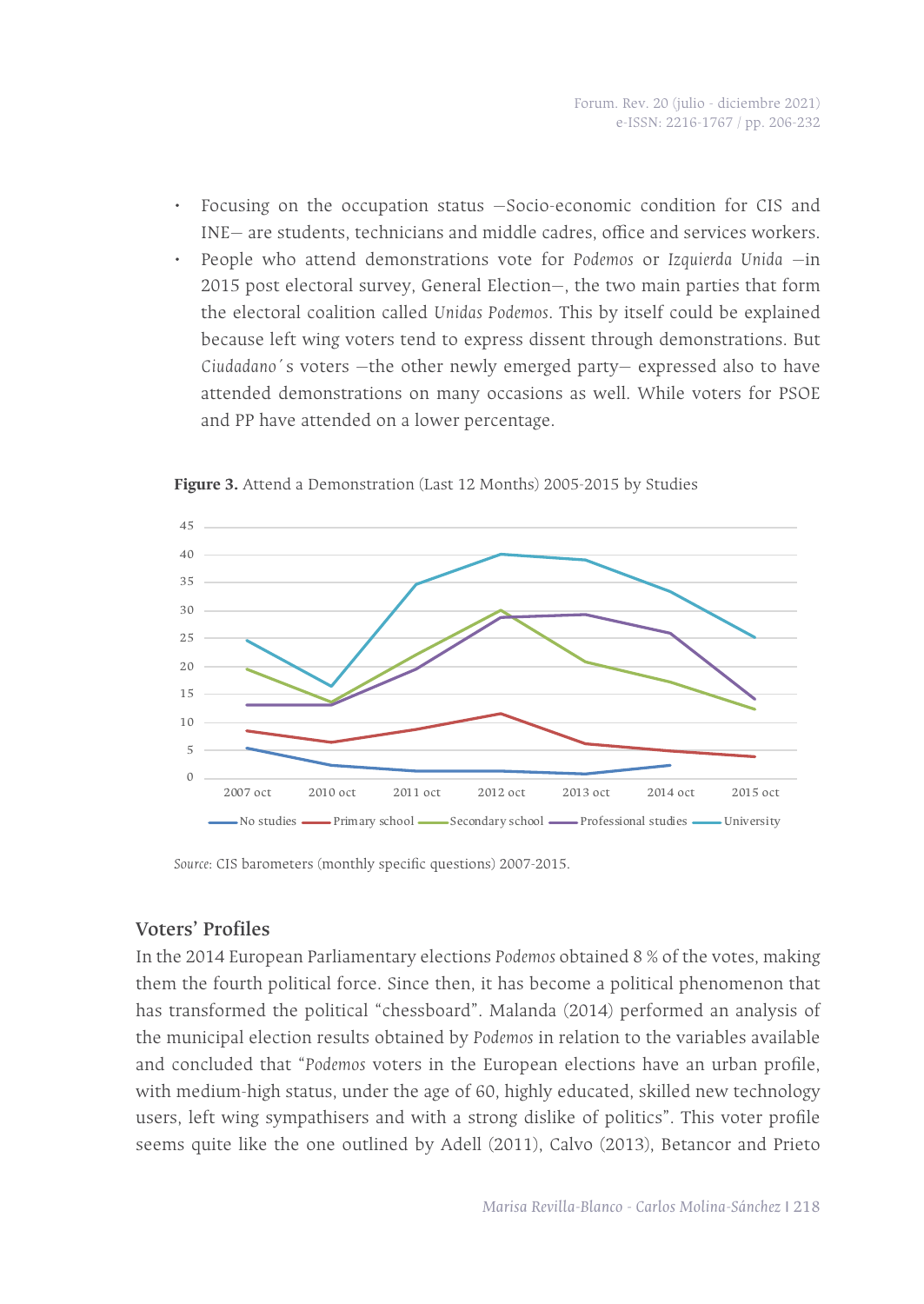(2018) regarding the people who participated in the 15M mobilizations. *Podemos* started to become a real alternative that attracted people and inspired hope among a high number of voters. The General Election of December 2015 changed the electoral base of Spanish political parties and has confirmed and deepened Malanda's analysis. The profiles in 2015 General Election are quite like those extracted from the CIS´s demonstrations data and evidenced in the data showed by the post-electoral surveys.

- PSOE and PP´s main profiles show voters who achieved lower education levels —no studies or basic studies—, are over 55 years old and tend to live in smaller towns —under 10 000 inhabitants.
- On the other hand, *Podemos* and *Ciudadano´*s voters profiles have higher education levels —professional and university degrees—, they are also younger, under 34 and 44 respectively. And are more urban, living in cities over 100 000 inhabitants (*Podemos*) and over 400 000 (*Ciudadanos*).

Summarizing the evidence, the rupture in "social bipartisanship" is happening mainly among the youngest cohorts —voters under 34 years old: people who have achieved higher education levels —professional and university studies—, and also urban people —living in cities with over 100,000 inhabitants—, as well as technicians, qualified workers and students. A similar profile offered by authors like Criado-Olmos and Pinta-Sierra (2015) when analysing the data of 2014 European Elections concluded that *Podemos*´ electorate is mainly young, leftist and with high education level (2015). While, on the other hand, people who vote for the PP and the PSOE have lower education levels, are over 55 years old, live in smaller towns and might be described as traditional workers —agriculture, manual workers, domestic unpaid workers and retired people.

The appearance of *VOX*, a far-right party, has changed the composition of the constituencies. This new party has produced some variations in the voter profiles during the last elections. This data comes from the CIS´s post-electoral survey of the November 2019 General Election.

- PSOE: Voters over 55 years old, with a low education level —no studies and basic studies— and living in towns of all sizes. They show similar percentages, except for cities over one million inhabitants.
- PP: Voters over 55 years old, with a low education level —basic studies—, and living in towns with less than 2000 inhabitants, small cities —50 000 to 100 000 people— and big cities —over 1 000 000 people.
- *• Unidas Podemos* —Coalition *Podemos and Izquierda Unida*—: Voters under 44 years old, with higher education studies —secondary and university studies—, living in medium and big cities —over 100 000 inhabitants.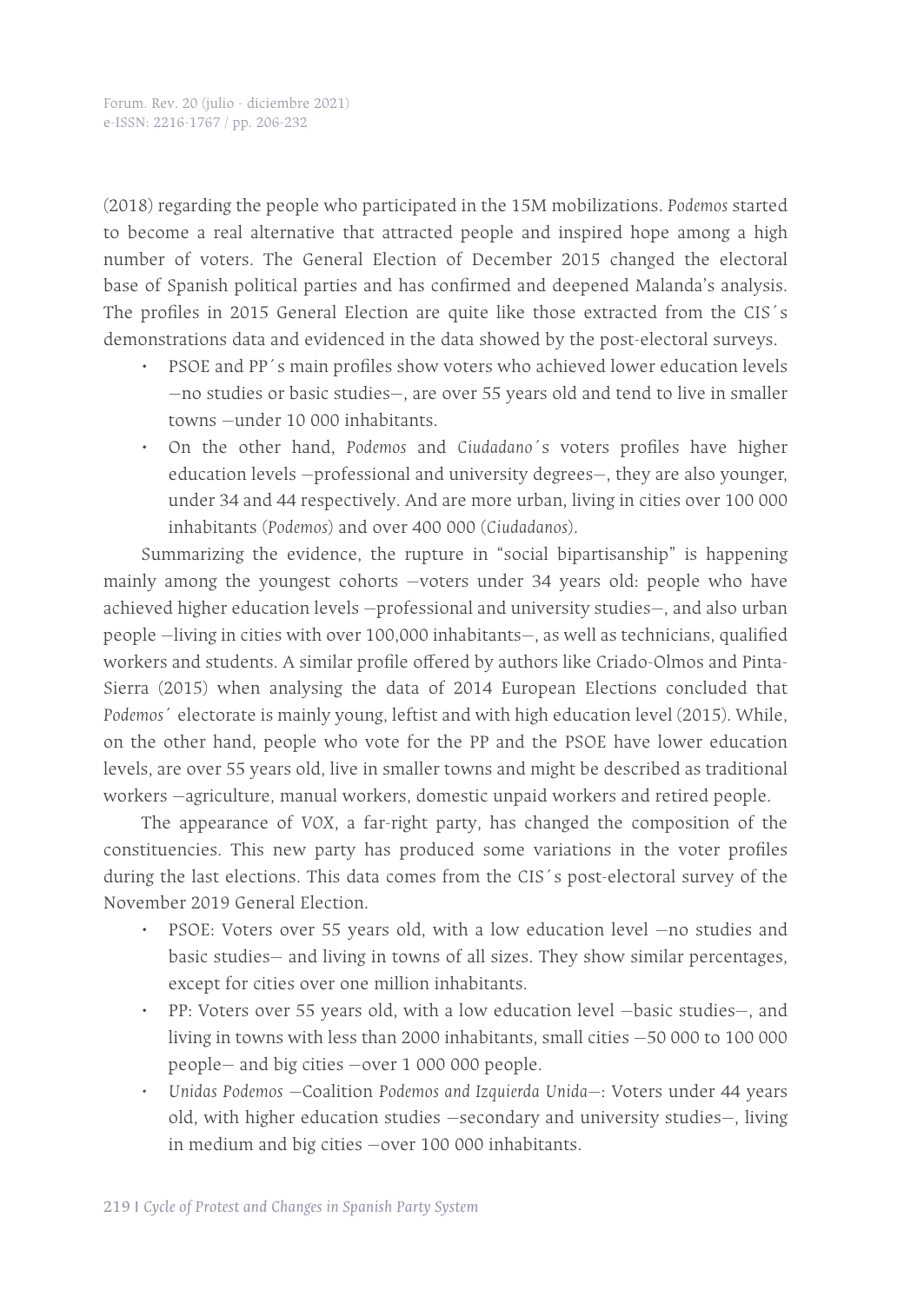- *• Ciudadanos*: Voters under 54 years old, with a higher education level —secondary studies, professional and university degrees—. Living in towns and cities over 50 000 inhabitants.
- *• VOX*: Voters under 44 years old, with secondary and professional studies. The geographic profile is diverse, mainly concentrated in medium size towns between 2000 and 10 000—, small cities —between 50 000 and 100 000— and medium size cities —100 000 to 400 000.

### **Discussion: The Shifting Political Context in Spain**

Since the first parliamentary elections held in 1977, which signalled the start of the Spanish democratic transition, until the elections held in November 2011, two political parties have typically been in dispute for governance —first, UCD-PSOE, then PSOE-PP—. This "rule" was only broken in the December 2015 election and then, after the failure of the elected parliamentarians to appoint a new Prime Minister, in June 2016. In both elections, no political party came near a relative majority in Congress —not even by combining the seats of two groups— to form a sufficient majority to elect the Prime Minister.





*Source:* Own elaboration on longitudinal electoral results from 2000 until 2019. \* Since 2016, Unidas Podemos (Podemos + IU).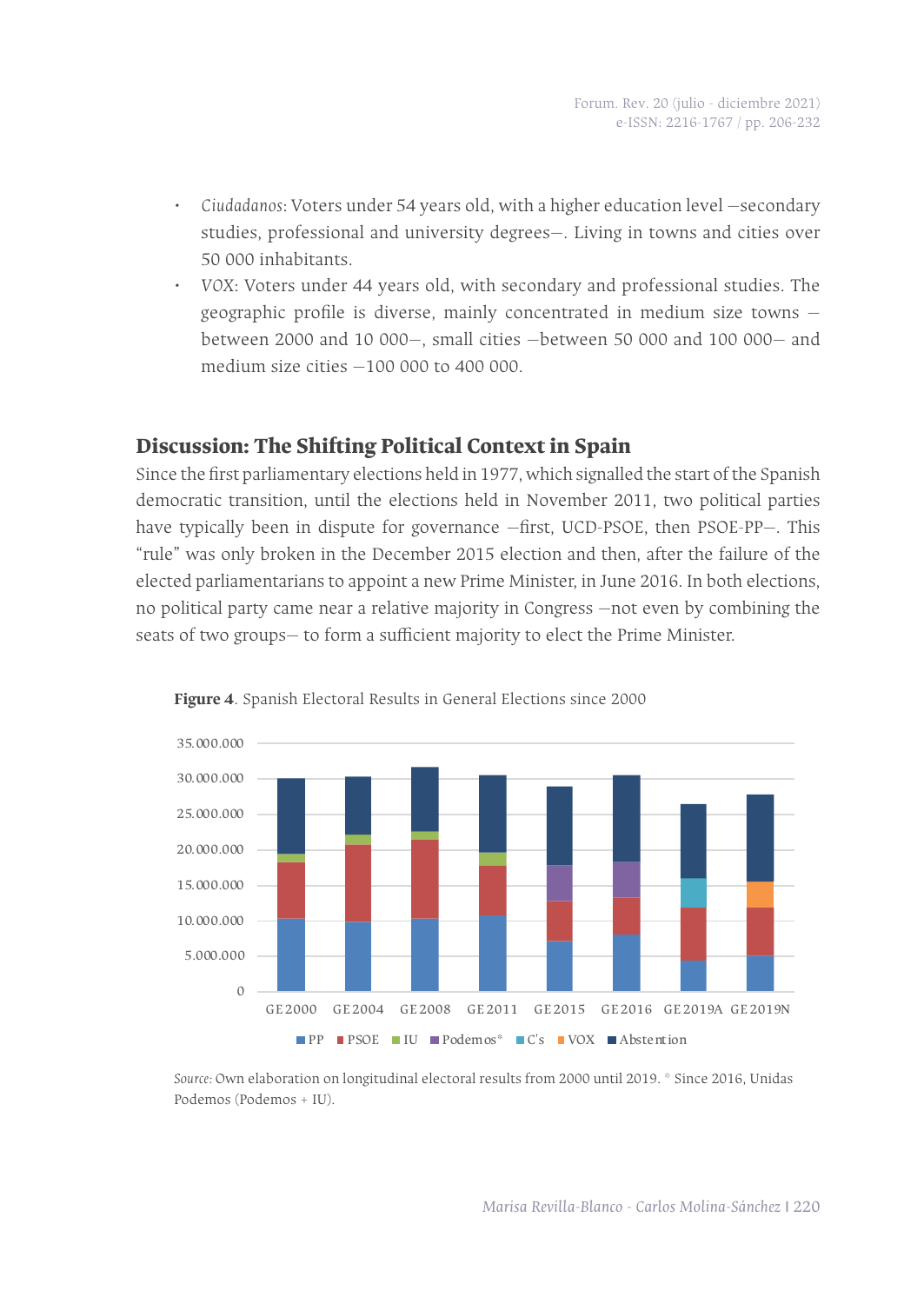This figure offers some interesting characteristics and facts in recent political representation in Spanish Congress:

- It shows one of the biases of the Spanish Congress voting system: in 2000 and 2011, more than 10 million votes gave access to government through an absolute majority of the Popular Party (PP), but in 2004 and 2008, the Socialist Party (PSOE) needed more than 11 million votes to obtain a simple majority in Congress. Thus, PSOE in both legislatures needed support from other parties in the 'House' to govern. This cannot simply be explained by the turnout level —a general increase in votes means a higher number of votes needed to obtain a majoritarian representation in Congress—, it is mostly an effect of the voting system for Congress. Although it is a proportional system, it contains certain specific characteristics —e.g., the size of the electoral constituency— that benefit political parties whose constituencies are either territorially concentrated or are majoritarian in less populated regions of Spain: i.e., the PP is the most voted-for party in Castilla León, one of the over-represented regions in terms of the number of Congress-persons.
- Abstention rates were over ten million people in the decade 2011-2020, with its lower point in the GE held in April 2019 (28 %) and its higher in November 2019 (34 %).
- Since the GE held in 2015 three parties have competed for the third position in Congress: in 2016, *Podemos;* in April 2019, *Ciudadanos* (C's); in November 2019, VOX.
- *• Ciudadanos* lost more than two and a half million in the GE held in November 2019, only seven months after being the third force in votes (GE April 2019). Meanwhile, VOX gained almost one million votes and PP almost seven hundred thousand votes.

#### **The End of the Two-Party System**

Figure 5 (below) shows the development of the concentration of votes for the two most voted-for parties in each general election and the number of parties that sought to enter the Congress. The period between the 2000 and 2008 elections is when the two-party system is most remarkable. Meanwhile, the elections held since 2015 represent lower levels of concentration of votes for the two parties —being April 2019 the lowest level and lower number of parties in the House, with the exception of the Congress resulting from the GE in November 2019 which constitutes the highest number of parties through the entire series.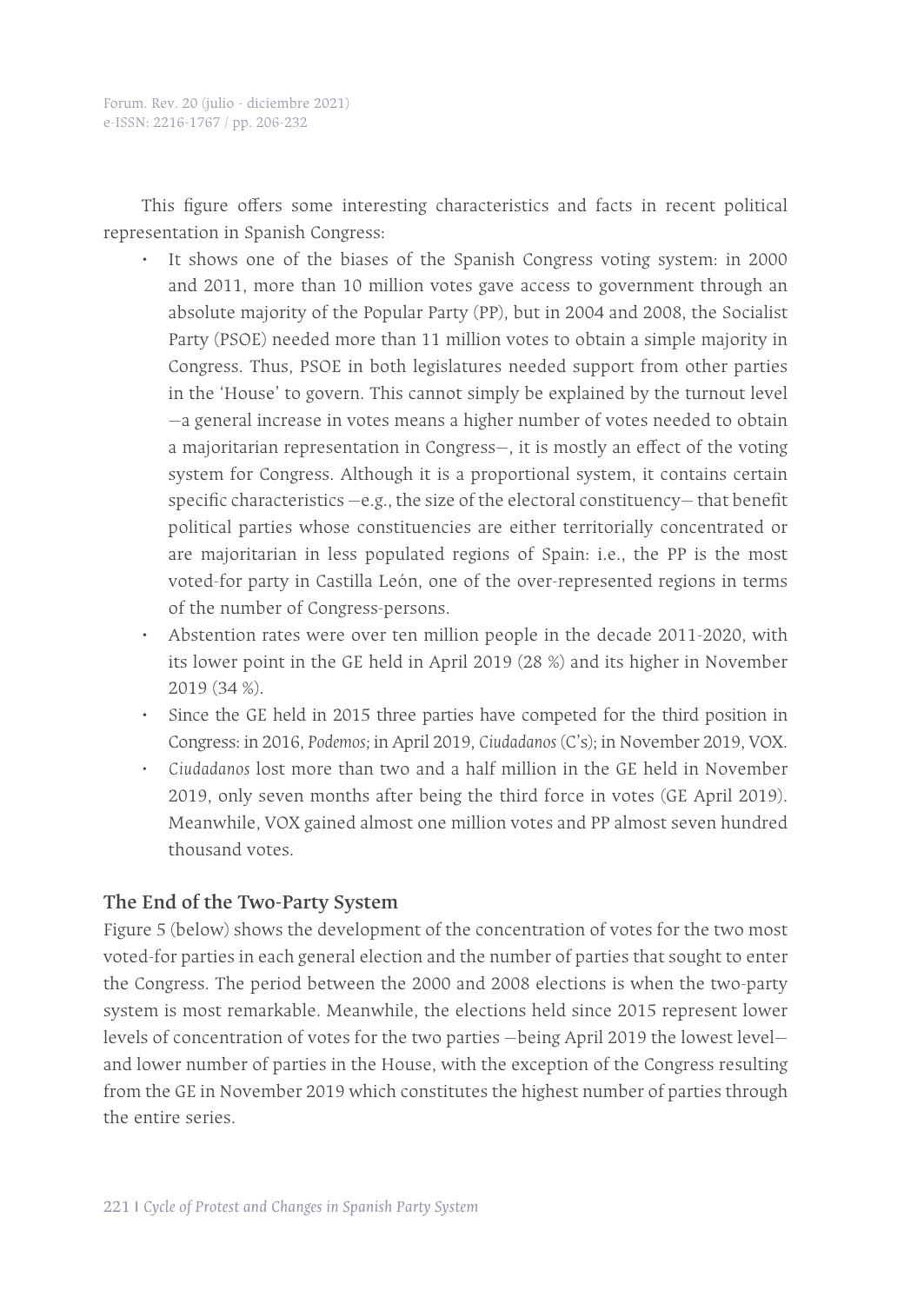

**Figure 5**. Percentage of Votes for the Two Leading Parties

*Source*: Own elaboration, electoral results and number of parties with representation in Congress (number of parties). Indicator "% votes for the two leading parties" (PP and PSOE) is the percentage [sum of votes] for PP and PSOE in terms of total votes.

As shown in this figure, if we add the votes to the two main political parties, PP and PSOE, they received over 70 % of the total of votes in every election —since 1996 until 2011— 2008 is the year that represents the clearest manifestation of the twoparty dominance: the PP and PSOE together obtained 21.5 million votes of the total —of almost 26 million voters.

#### **The Emergence of New Parties**

Undoubtedly, this data provides evidence to the hypothesis of the crisis —and changes in Spanish representation system. The correlation analysis that we have run establishes that higher numbers of demonstrations in a city during this cycle can predict the emergence of more political parties competing for the votes in that constituency. But we still have to link the involvement in the protest to changes in electoral preference. As we have seen, protestors shouted in the squares "they don´t represent us"; but then, did they also express it in the ballots? Here, considering the link between involvement in protest and changes in electoral behaviour is productive. Galais analyses this issue, precisely, considering 15M protesters involvement, and she argues that "…although 15M used protest repertoire actions and played on individuals' feelings of political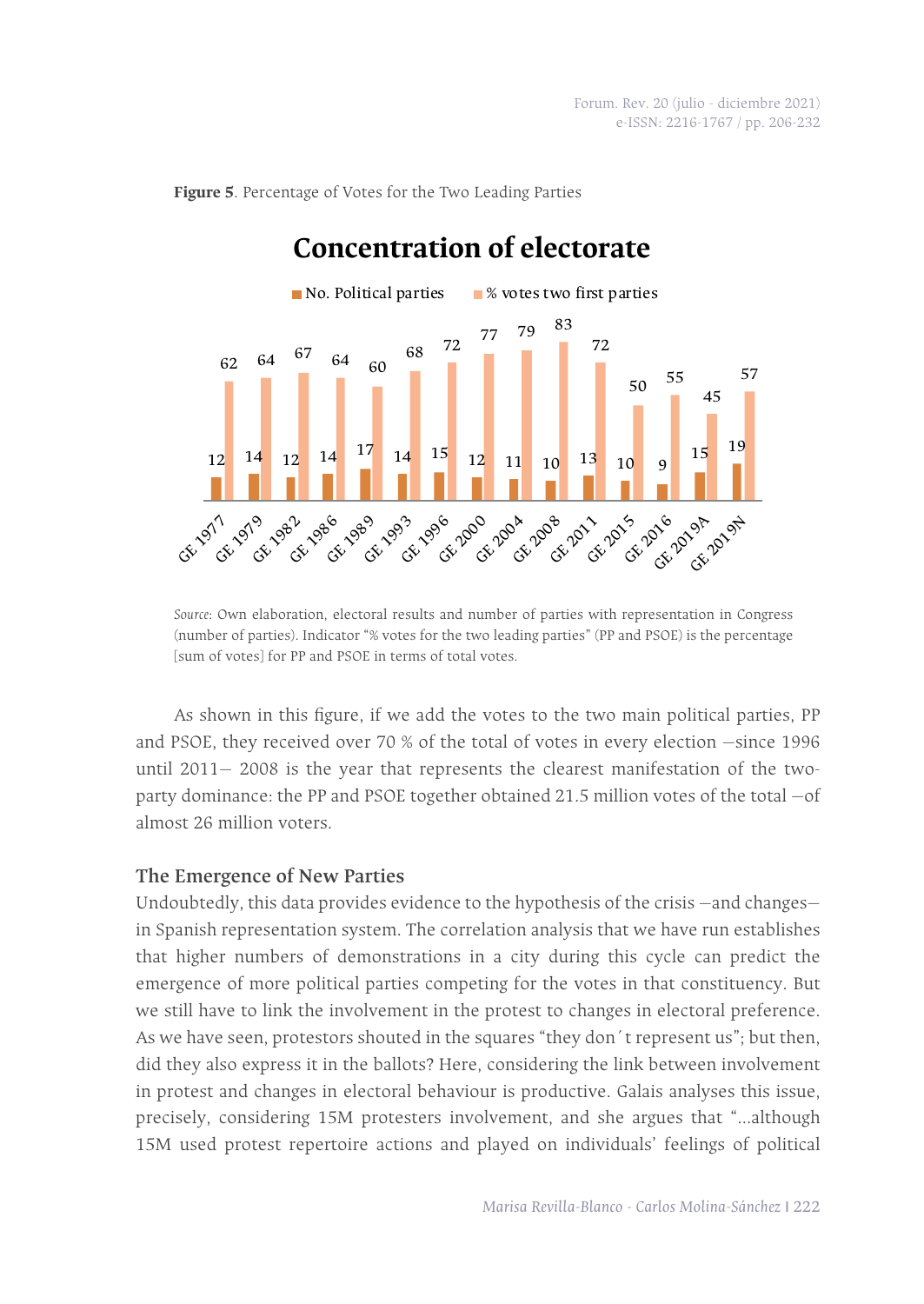disaffection it also articulated the idea that it was important for citizens to be engaged in politics by all means" (Galais, 2014, p. 335). She also establishes that involvement in activities link to protest increases individuals' levels of political competence, which may explain that "the perceived importance of voting may actually have increased for protesters as compared to before they joined the movement" (Galais, 2014, p. 341).

On the  $22<sup>nd</sup>$  of May 2011 municipal elections, at the height of the 15M movement, blank votes exceeded two and a half points (584,012) and came close to a million people when adding null votes. This evidence may represent "increased withdrawal" from the twoparty model of Spanish political representation and the spreading of the winds of change in Spanish society. One could trace support for the 15M movement through different indicators: the rise of blank and null votes  $-$ in the 2011 municipal $11$  and 2014 European parliamentary elections—, while in the 2011 General Election this was mainly reflected in the number of process abstentions —two points increase; 1 400 000 people more than in 2008 decided not to vote. In addition, for this same election, other parties such as *Izquierda Unida* —IU, a left-wing non-mainstream party— and *Unión Progreso y Democracia* —UPyD, a right-wing non-mainstream party— summed up to 670 000 more votes than in the same election in 2008, when UPyD did not even compete at local level because it had been recently created.

In this context, *Podemos* was founded in January 2014 to participate in the European Parliamentary (EP) elections. This was an important decision because the 2014 EP electoral context was an opportunity to avoid the "side effects" of the Spanish electoral system for the General Election: for European elections, there is a single constituency which facilitates a proportional representation of votes and could challenge the predominance of the traditional parties (Castells, 2016, p. 171); on the other hand, this election usually has a lower level of participation. Additionally, obtaining gains in votes in this election generated financial resources to be competitive in other elections. So, the 2014 European Parliamentary elections offered the possibility to insert new demands and political identities into the system: electoral empowerment. *Podemos* was presented as a "participatory method open to the whole citizenry" and announced their intention to fulfil the conditions that would allow them to compete in the EP elections:<sup>12</sup> Pablo Iglesias began his intervention by saying: *En las plazas dijeron que sí se puede y nosotros decimos hoy que Podemos.*13 This was a way to connect directly, without any intermediary, with the feelings and demands that had been expressed through the unprecedented cycle of mobilization.

<sup>11.</sup> Although turnout was three points higher than in the former municipal elections in 2007.

<sup>12.</sup> To watch the whole press conference: https://www.youtube.com/watch?v=vNOsg6KF3Ts

<sup>13.</sup> This Spanish quote translates as: "In the squares it was said that it is possible and today we say that we can."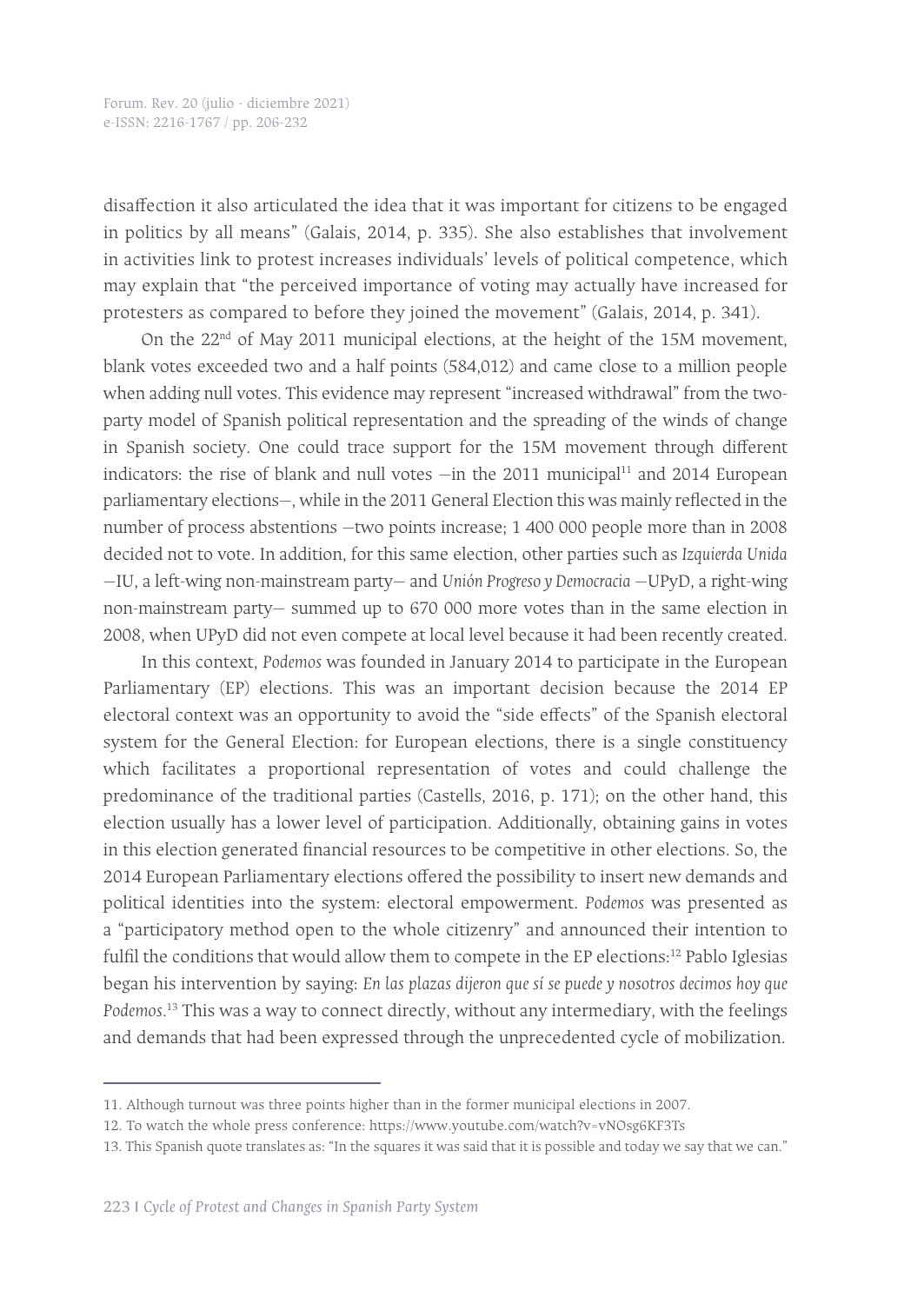#### **Ideological Contention for "Outraged Imaginary"**

After the success of *Podemos* in the 2014 election, discomfort grew among conservative and pro-business groups, e.g. by June 2014, Josep Oliu, President of Banco Sabadell, expressed the need for a "right-wing *Podemos*", because, he "joked", "*Podemos* scares us a little…"14 By January 2015, just before the campaign for local and autonomic elections, *Ciudadanos* (C's), a party created in 2005 in Catalonia, reappeared in the national context and started to grow in the polls. Although it is a common belief, never confirmed, that *Ciudadanos* is the "IBEX 3515 option" to compete with *Podemos*, the fight against corruption has always been a *leitmotiv* of *Ciudadanos* electoral campaigns: PP's corruption scandals and the reorganization of the electorate, scared the great Spanish firms in the IBEX 35 and encouraged them to try to stop *Podemos* from growing, and present voters with a new right wing electoral option.

Marzolf and Ganuza state that 'after the municipal and regional elections of May 2015, what we can visualize is that the insistence on converting 15M into a political actor has resulted in an electoral competition that has placed the *outraged imaginary* in the middle of the fight for votes' (2015, p. 107). In 2016 there were two main political parties in that competition, *Podemos* and *Ciudadanos*. But, after both general elections that took place that year, *Podemos* has been more and more institutionalised and associated with classic left parties, losing its initial transversality. Especially after forming an alliance with *Izquierda Unida* —the communist party.

Also, *Ciudadanos* has, more and more, been leaning towards the right. An example is the entrance in the Andalusian regional government with PP and supported by a new far right party, VOX. All together this created a window of opportunity taken advantage of by the far-right party to enter the contention for voters represented by this outraged imaginary, but electorally orphaned after *Podemos* and *Ciudadanos'* institutionalization and polarization. What has happened in the 2019 General Election? VOX became the third parliamentarian force, offering a discourse about freedom as the main change element, and fuelled by the direct confrontation against the Catalan Independence.

As seen above, if we take a look at the voter's profiles in both General Elections there is evidence that there are differences between the traditional political parties' voters (PP and PSOE) and those voting for new parties —*Podemos, Ciudadanos* and later VOX. The greater differences are observed in demographic characteristics such as age and education level in both General Elections. New parties gather more voters around

<sup>14.</sup> http://www.elperiodico.com/es/noticias/politica/josep-oliu-propone-crear-una-especie-*Podemos*-derechas-3329695 15. The benchmark stock market index of *Bolsa de Madrid.*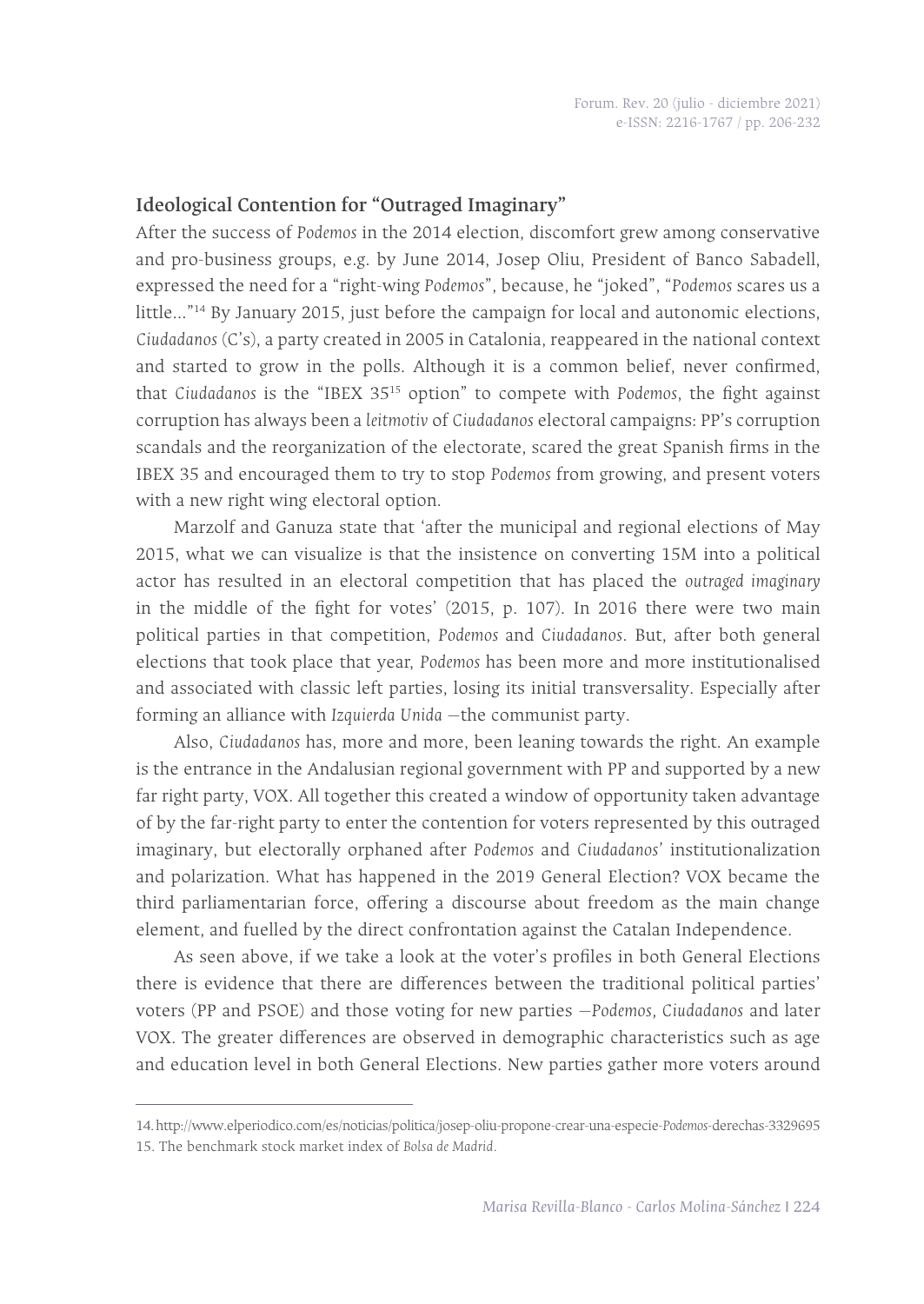younger, urban and highly educated people. While traditional parties obtain more votes from people over 55 years old, with lower education levels and living in smaller towns.

Although, the emergence of VOX in November´s 2019 General election, did introduce changes, mainly in the sizes of towns and cities of the voters, eliminating the urban characteristic of the new parties' profiles. Age and studies where quite similar to the voters of the other two new political parties. This meant that age and studies where the main differential characteristics between old and new political parties.

A possible explanation for these changes could be that there is a generational gap in the relationship with existing political parties and political cultures. This rupture is particularly with parties forged during the Spanish *Transición*; with its political culture based on fear and political stability as a main goal. Specifically, this relates to the fear of speaking out about anything related to politics after 40 years of dictatorship and the fear of possibly returning to that, given the unstable political situation. This fear was combined with the fear of ETA`s terrorism (Manganas, 2016). Fear has become a political style of governance, brought back during the economic crisis by both PP and PSOE: fear of economic and political intervention by international institutions —the Troika—, and losing the precarious welfare state or fear of losing pensions. As opposed to the political culture arisen from the economic crisis and the 15M based on transparency, free of corruption and direct radical democracy.

#### **Conclusion**

As stated above, this paper analyses the breakdown of the Spanish two-party system and questions the current relationship with the "cycle of mobilization": are both events independent one of each other or, on the other hand, are they an expression of the same underlying process? We have argued that both events express "exhaustion" with the Spanish political system characterised by the prevalence of two parties in national level and several parties in some autonomies —predominantly in Catalonia, Basque Country, Galicia and Andalucía—.

The 15M mobilization was the first expression of political reorganization in Spain. The cycle of mobilization (2011-2014) revealed the lack of capacity of the existing political parties to represent shifting political identities. This expression was reaffirmed by the successful emergence of *Podemos* —and the reactive revitalization of *Ciudadanos* -C's. This shift was rooted in changes in the social base of the electorate and capitalised on disappointment and indignation and transformed them into political aspirations. We argue that adherence to political parties has changed in Spain as a result of the cycle of mobilization: the two-party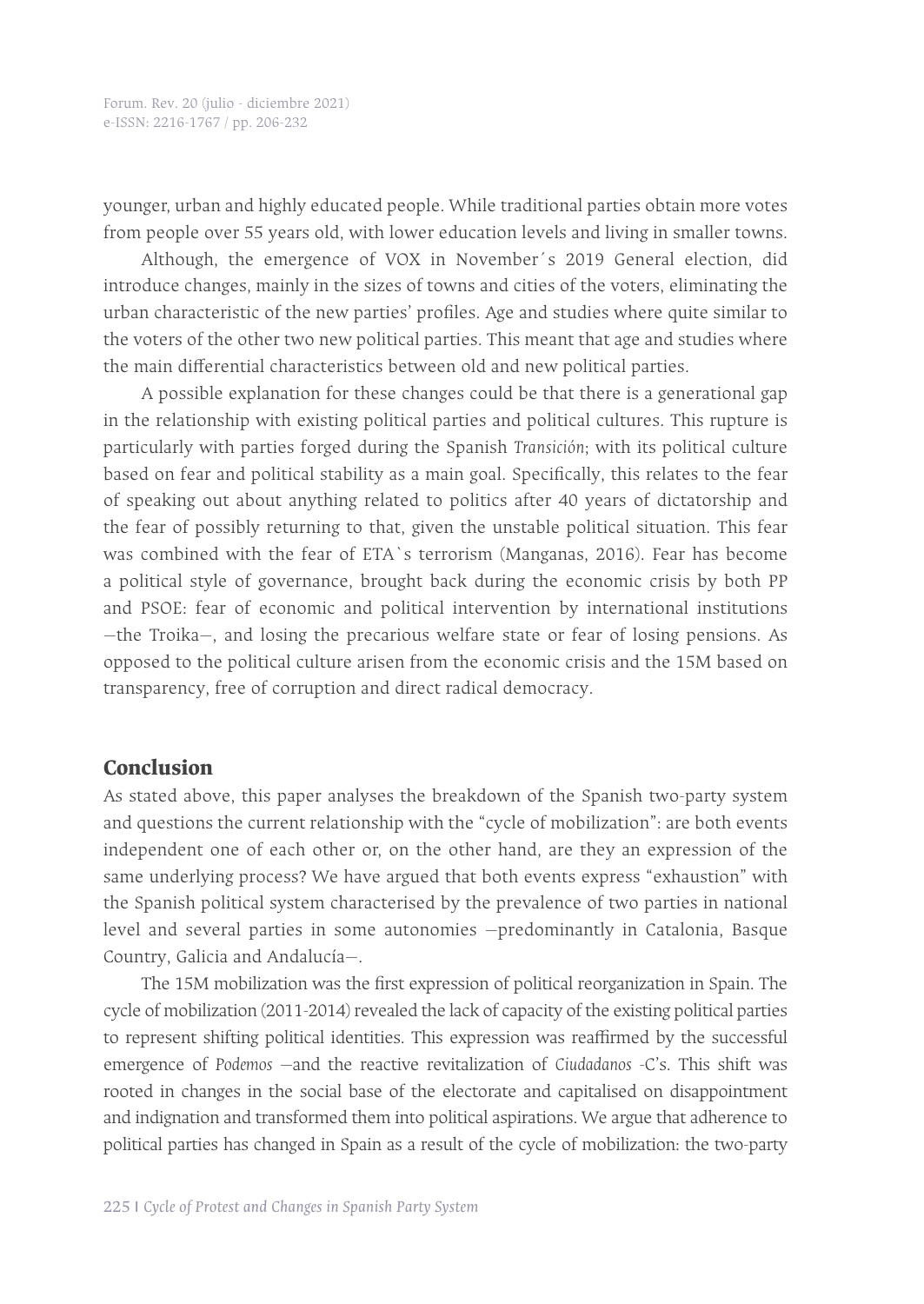system, the PP and the PSOE have lost 8.2 million votes and 101 seats in Congress —comparing vote results in the 2008 and 2016 elections—, whilst two new electoral options, *Unidos Podemos* —the result of the coalition between *Podemos* and *Izquierda Unida—* and *Ciudadanos*, gathered eight million votes and 93 seats. These losses were increased in November 2019: in relation to 2008 results, PP and PSOE obtained near 10 million votes less and 114 less seats.

Analysing these changes using Felix Kolb's partial theory, which explains how social movements achieve political changes, we argue that the cycle of protest has produced three political consequences through two causal mechanisms: agenda impact and emergence of new political parties, through disruption; leading to strengthening Parliamentary representation due to electoral empowerment.

The disruption causal mechanism is evidenced by two political consequences, agenda impact and the emergence of new political parties. *Podemos,* emerged as a result of the cycle, and *Ciudadanos* as a reaction to Podemos' success, as well as a non-leftist option. Although this paper has not analysed changes in the political agenda resulting from this cycle of mobilization because it is beyond its scope, there is some evidence that points to social movements, especially 15M and the *Tides,* having been able to modify societal perception towards a number of topics —introducing onto political agendas demands made during the cycle of protests. For instance, the increasing perception of corruption as a serious problem for Spanish society —and some minimal changes seen in the way that political parties manage it –C´s and coalitions—; and, as shown in polls, growing public concern about the quality of democracy and the political class in Spain: a discourse brought by the 15M that has been rescued by VOX in the last November 2019 General Election, after the loss of the initial transversality of *Podemos*, and *Ciudadanos'* radical right turn.

We argue that these political consequences are proven by our two hypotheses. The first states that an increase in the number of mobilizations means a greater probability of new parties appearing and obtaining political representation. And the second suggests that the social characteristics of those people voting for new parties are similar to those who have been mobilised during the cycle of protest.

The first hypothesis has been tested by conducting a linear regression analysis to measure the relationship between synthetic ad hoc variables, regarding demonstrations and vote for new political parties. This analysis has shown positive correlations which connect demonstrations with the presence of new political parties as well as achieving a percentage of votes for these new parties without regard for the type of election city council or national parliament. This links social movements to what Kolb called political consequences. Specifically, with two political consequences: the emergence of new parties, and the strengthening of parliamentary representation.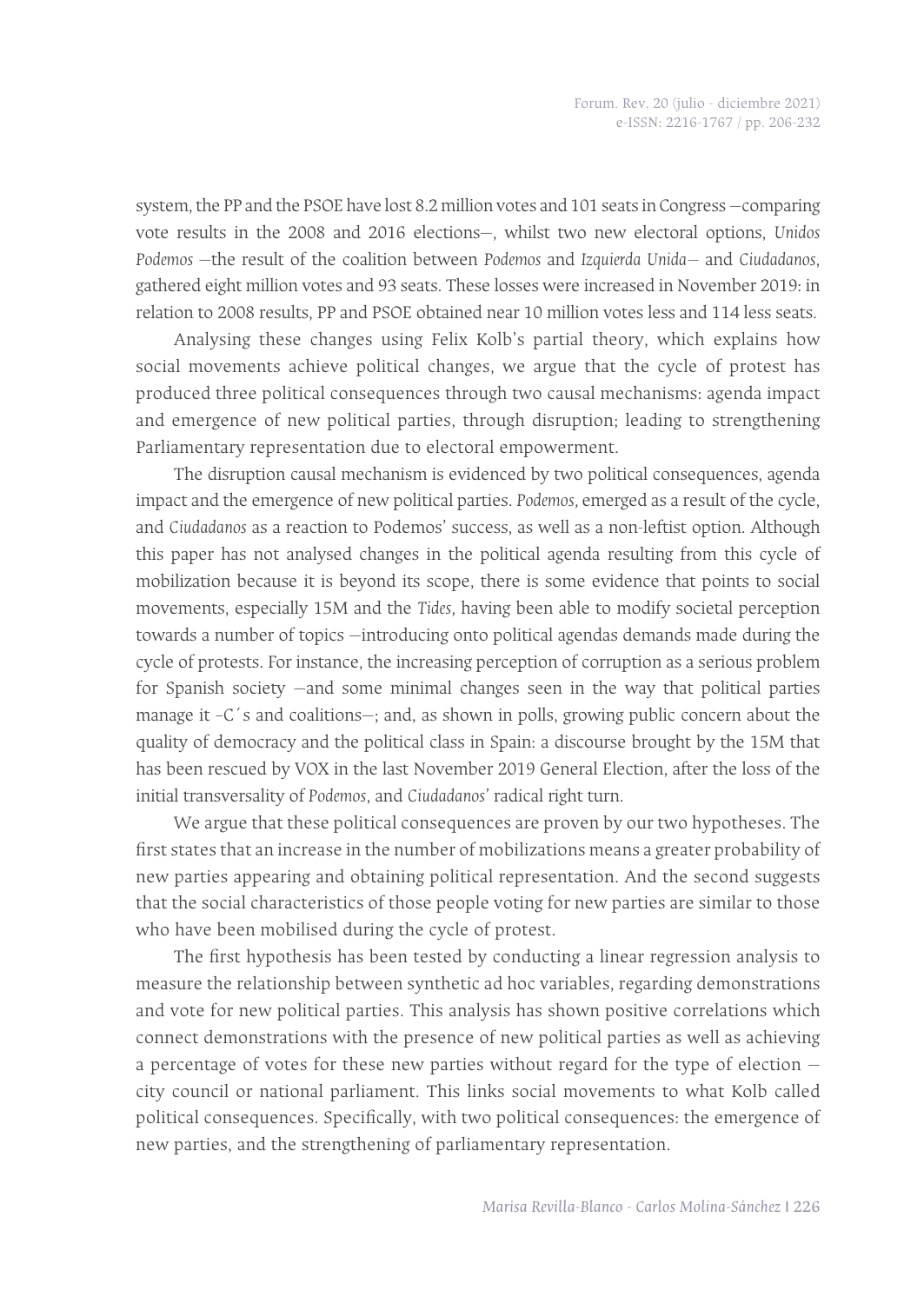The idea underlying the second hypothesis is that the people who participate in demonstrations share very similar characteristics with those voting later for new parties, such as *Podemos* and *Ciudadanos*. Therefore, in this paper we have analysed the profiles of people who have been very active throughout the cycle of mobilization to compare these with those voters reconfiguring the cleavage between traditional parties and new parties. With those profiles established we have compared them and noted differences and coincidences. As we have shown, there seems to be a strong connection between the cycle of mobilization and the electoral reorganization, especially because people voting for new parties have very similar profiles to those who have been very active in social movements and demonstrations during the cycle. Looking at the profiles of activism and the voters of new parties it is evident that the socio-demographic variables are very similar: mainly young, highly educated and with an occupation status of students, office and service workers, as well as technicians and middle cadres.

However, in order to search for further proof to connect the profiles of protesters and voters, we have looked into the CIS' post electoral survey of 2015, especially the variable "declared vote" in December's General Election. This survey shows that people who have mobilised many times vote for *Podemos* and *Izquierda Unida* (IU), with a 20 % difference over other political parties. Also, looking into the answer for frequency 'sometimes', the three parties, *Podemos*, *Ciudadanos* and IU have similar rates.

This breakdown of this two-party representation marks the degree to which the cycle of mobilization and its institutional representation have shaped the Spanish political context. New parties have provided institutionalised channels for the expression of dissent in respect to current policies and demands about the quality of democracy and social rights. To conclude, we have achieved our main goal, which was to connect the formation of new parties and their electoral success in terms of obtaining votes; all of it as a political consequence of the Spanish cycle of protest.

The last electoral cycle, which began in April 2019, has shown that these changes are consolidating. The 'old' politics (PP and PSOE) has received less support than ever in a general election. Meanwhile, *Podemos* has consolidated its position and entered government. In addition, a new party has become the third most voted party in Congress, VOX, an ultranationalist Spanish party which has split right-wing constituency and has diversified voters. Undoubtedly, the Spanish political system is no longer, a two-party system. This is a change that began in the streets.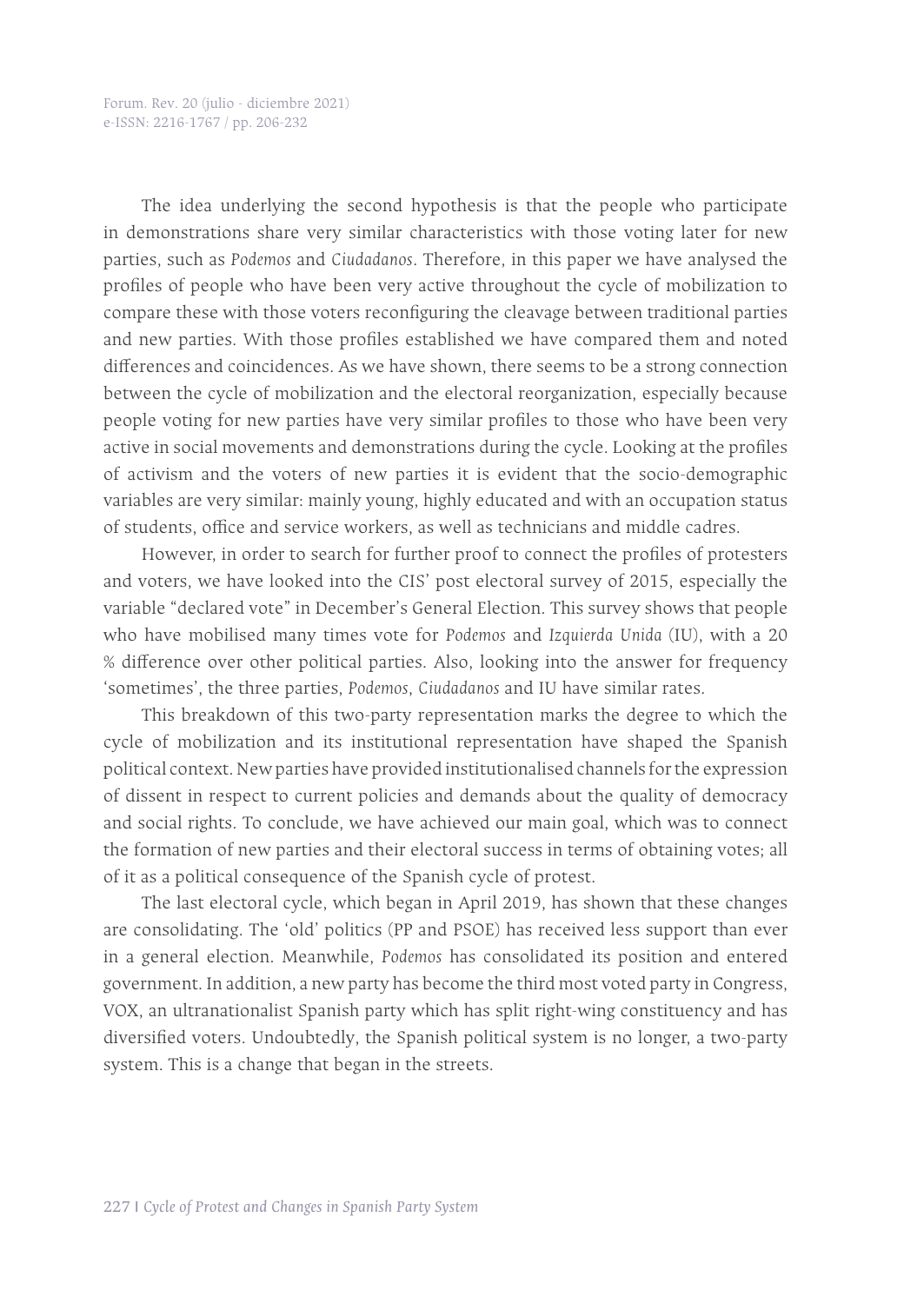# **Declarations of Interest**

The authors certify that they have NO affiliations with or involvement in any organization or entity with any financial interest —such as honoraria; educational grants; participation in speakers' bureaus; membership, employment, consultancies, stock ownership, or other equity interest; and expert testimony or patent-licensing arrangements—, or nonfinancial interest —such as personal or professional relationships, affiliations, knowledge or beliefs— in the subject matter or materials discussed in this manuscript.

## **References**

- [1] Aguilar, S. & Romanos, E. (2018). El alcance de los cambios: una propuesta analítica sobre las consecuencias de los movimientos sociales. *RES. Revista Española de Sociología, 28*(1), 151-159. https://dialnet.unirioja.es/servlet/articulo?codigo=6790335
- [2] Adell, R. (2011). La movilización de los indignados del 15-M. Aportaciones desde la sociología de la protesta. *Sociedad y Utopía: Revista de Ciencias Sociales*, *38*, 141-170. https://dialnet.unirioja.es/servlet/articulo?codigo=3808721
- [3] Anduiza, E., Cristancho, C. & Sabucedo, J. M. (2013). Mobilization through Online Social Networks: The Political Protest of the *Indignados* in Spain. *Information, Communication & Society*, *17*(6), 750-764. https://doi.org/10.1080/1369118X.2013.808360
- [4] Amenta, E. Caren, N., Chiarello, E. & Su, Y. (2010). The Political Consequences of Social Movements. *Annual Review of Sociology*, *36*(1), 287-307. https://doi.org/10.1146/ annurev-soc-070308-120029
- [5] Andrews, K. T. (1997). The Impacts of Social Movements on the Political Process: The Civil Rights Movement and Black Electoral Politics in Mississippi. *American Sociological Review, 62*(5), 800-819. https://doi.org/10.2307/2657361
- [6] Beas, D. (2011, October 15). How Spain's 15M Movement is Redefining Politics. *The Guardian*. https://www.theguardian.com/commentisfree/2011/oct/15/spain-15 m-movement-activism
- [7] Betancor Nuez, G. & Prieto Serrano, D. (2018). El 15M y las juventudes: entrada y salida en los espacios activistas e impactos biográficos del activismo. *Pensamiento al margen: revista digital sobre las ideas políticas*, *8*, 161-190. https://dialnet.unirioja.es/ servlet/articulo?codigo=6455324
- [8] Bolger, B. (2016). *The Impact of Social Movements on Political Parties. Examining whether Anti-austerity Social Movements have had an Impact on Social Democratic Political Parties in Ireland and Spain, 2011-2016* [Master's thesis, University of Uppsala]. http://www. diva-portal.se/smash/get/diva2:911940/FULLTEXT01.pdf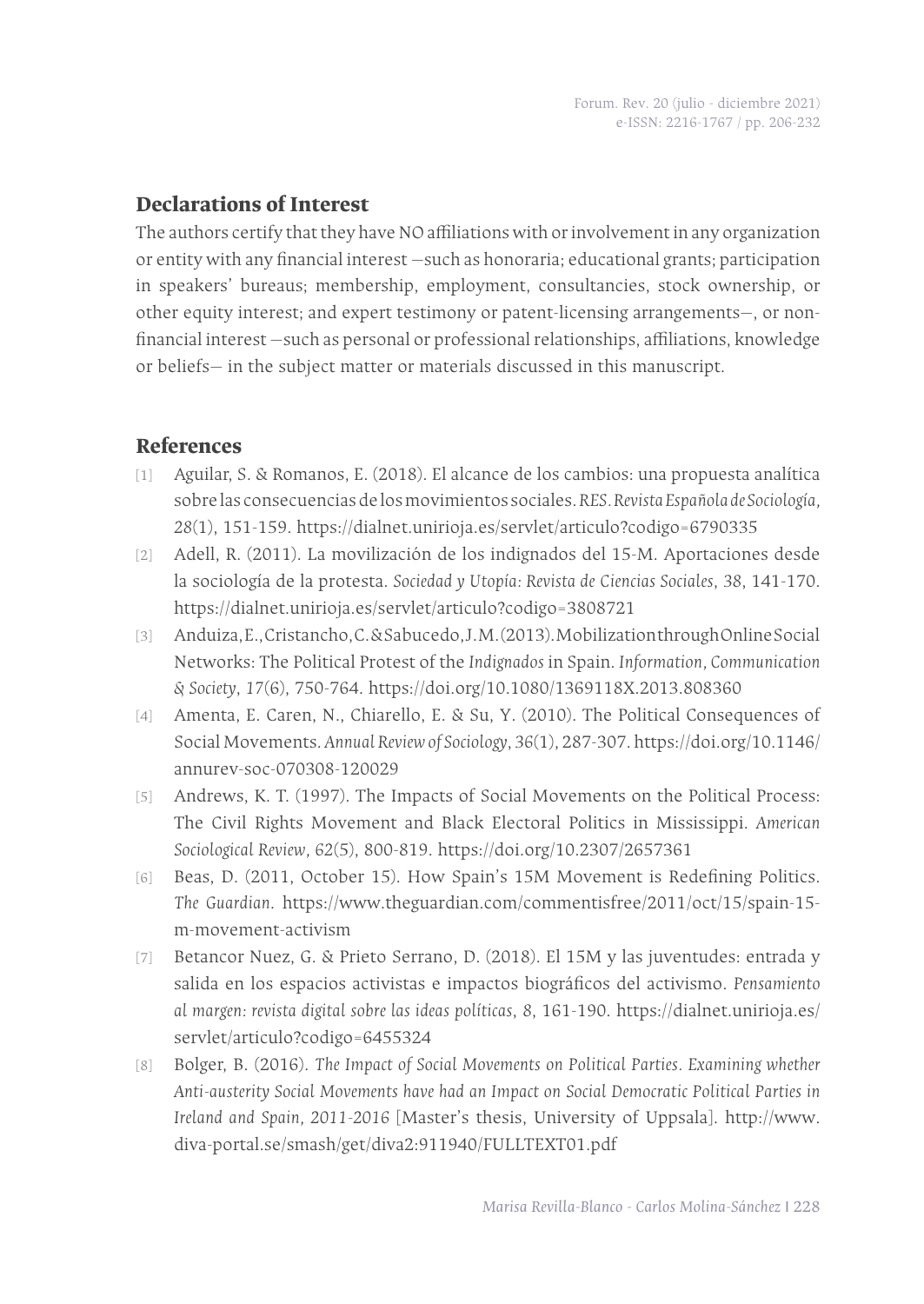- [9] Bosi, L. 2016. "Social Movements and Interrelated Effects: The Process of Social Change in the Post-Movement Lives of Provisional IRA Volunteers". *Revista Internacional de Sociología, 74*(4), e047. http://dx.doi.org/10.3989/ris.2016.74.4.047
- [10] Bosi, L., Giugni, M. & Uba, K. (2016). The Consequences of Social Movements. Taking Stock and Looking Forward. In L. Bosi, M. Giugni & K. Uba (eds.), *The Consequences of Social Movements* (pp. 3-38). Cambridge University Press. https://doi. org/10.1017/CBO9781316337790.001
- [11] Calvo, K. (2013). Fighting for a Voice: The Spanish 15-M/Indignados Movement. In C. Flesher Fominaya & L. Cox (eds.), *Understanding European Movements. New Social Movements, Global Justice Struggles, Anti-Austerity Protest* (pp. 236-253). Routledge.
- [12] Castañeda, E. (2012). The *Indignados* of Spain: A Precedent to Occupy Wall Street. *Social Movement Studies*, 11(3/4), 309-319. https://doi.org/10.1080/14742837.2012.708830
- [13] Castells, M. (2016). *De la crisis económica a la crisis política. Una mirada crítica*. La Vanguardia.
- [14] Criado-Olmos, H. & Pinta-Sierra, P. (2015). Crisis económica, clase social y voto a Podemos. In L. Paramio (coord.), *Desafección política y gobernabilidad: el reto político* (pp. 229-254). Marcial Pons; Ediciones Jurídicas y Sociales. https://doi.org/10.2307/j. ctv10qr0fv.13
- [15] Díez-García, R. (2015). Las bases sociales de la indignación: una perspectiva agregada sobre los factores asociados a la participación ciudadana en el movimiento 15M. *Sistema: Revista de ciencias sociales*, *238*, 41-84.
- [16] Fishman, R. M. & D. W. Everson (2016). Mechanisms of Social Movement Success: Conversation, Displacement and Disruption. *Revista Internacional de Sociología 74*(4), e045. http://dx.doi.org/10.3989/ris.2016.74.4.045
- [17] Galais, C. (2014). Don't Vote for Them: The Effects of the Spanish Indignant Movement on Attitudes about Voting. *Journal of Elections, Publica Opinion and Parties*, *24*(3), 334-350. https://doi.org/10.1080/17457289.2014.887089
- [18] Garrido, P. (2017, June). Spain: The End of Two-party Dominance. *IPE (Investment & Pensions Europe Editorial)*. https://www.ipe.com/reports/special-reports/outlook-foreurope/spain-the-end-of-two-party-dominance/10019246.article
- [19] Garijo, M., Quesada, J. D. & Santaeulalia, I. (2011, April 7). La manifestación de 'Juventud Sin Futuro' acaba en bronca. *El País*. http://elpais.com/elpais/2011/04/07/ actualidad/1302164220\_850215.html
- [20] Giugni, M. (1998). Was it Worth the Effort? The Outcomes and Consequences of Social Movements. *Annual Review of Sociology*, *24*, 371-393. https://doi.org/10.1146/ annurev.soc.24.1.371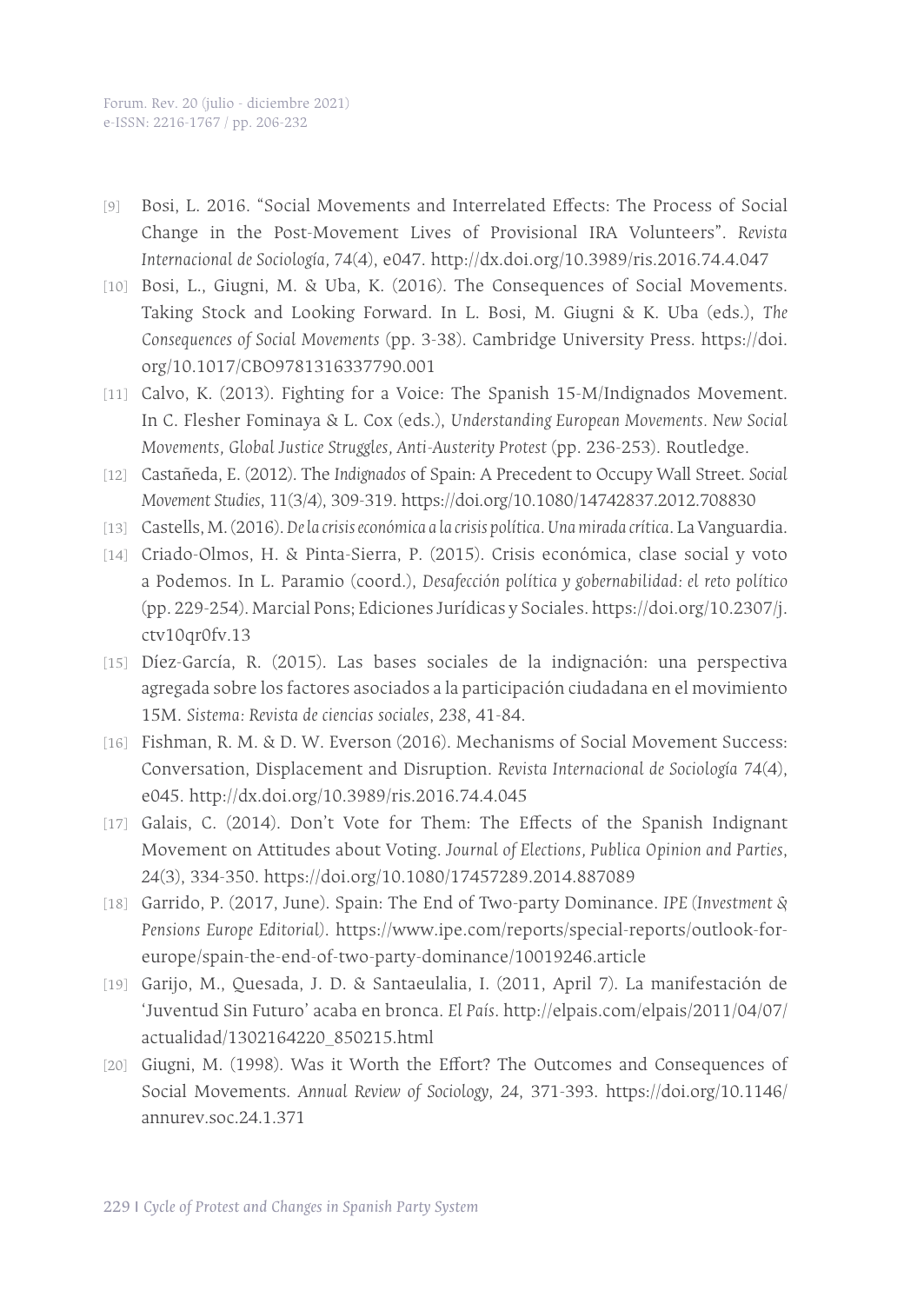- [21] Giugni, M. (1999). Introduction How Social Movements Matter: Past Research, Present Problems, Future Developments. In M. Giugni, D. McAdam & C. Tilly (eds.), *How Social Movements Matter* (pp. xiii-xxxiv). University of Minnesota Press.
- [22] Giugni, M. y Bosi, L. (2012). The Impact of Protest Movements on the Establishment: Dimensions, Models, and Approaches. In K. Fahlenbrach, M. Klimke, J. Scharloth & L. Wong (eds), *The Establishment Responds. Power, Politics, and Protest since 1945* (pp. 17-28). Palgrave Macmillan.
- [23] Giugni, M., Bosi, L. & Uba, K. (2013). Outcomes of Social Movements and Protest Activities. In *Oxford Bibliographies in Political Science.* S.e. https://doi.org/10.1093/ OBO/9780199756223-0037
- [24] Hutter, S., Kriesi, H. & Lorenzini, J. (2018). Social Movements in Interaction with Political Parties. Blackwell. https://doi.org/10.1002/9781119168577.ch18
- [25] Hutter, S., Kriesi, H. & Vidal, G. (2018). Old Versus New Politics: The Political Spaces in Southern Europe in Times of Crises. *Party Politics*, *24*(1), 10-22. https:// doi.org/10.1177/1354068817694503
- [26] Kolb, Felix (2007). Protest and Opportunities. The Political Outcomes of Social Movements. Verlag.
- [27] Lobera, J. (2015). De movimientos a partidos. La cristalización electoral de la protesta. *RES. Revista Española de Sociología*, *24*, 97-105. http://orcid.org/0000-0002-0620-6312
- [28] Mainwaring, S. (1998). *Rethinking Party Systems Theory in the Third Wave of Democratization. The Importance of Party System Institutionalization*. Working Paper Nº 260. The Hellen Kellog Institute for International Studies. https://kellogg.nd.edu/documents/1555
- [29] Malanda, A. (2014). De qué depende el voto a *Podemos*? Análisis de los resultados de las elecciones europeas 2014. *Conento* [blog]. Last visit October 2015. http:// blog.conento.com/es/voto-*Podemos*-europeas-2014/
- [30] Manganas, N. (2016). *Las dos Españas. Terror and Crisis in Contemporary Spain*. Sussex Academic Press.
- [31] Marzolf, H. & Ganuza, E. (2016). ¿Enemigos o colegas? El 15M y la hipótesis Podemos. *EMPIRIA. Revista de Metodología de las Ciencias Sociales*, *33*, 89-110. https:// doi.org/10.5944/empiria.33.2016.15865
- [32] Minguijón, J. & Pac, D. (2013). La primavera española del movimiento 15M. *Política y Gobierno*, *20*(2), 359-389. http://www.politicaygobierno.cide.edu/index.php/pyg/ article/view/124
- [33] Orriols, L. & Cordero, G. (2016). The Breakdown of the Spanish Two-Party System: The Upsurge of Podemos and Ciudadanos in the 2015 General Election. *South European Society and Politics, 21*(4), 469-492*.* http://dx.doi.org/10.1080/13608746.2016.1198454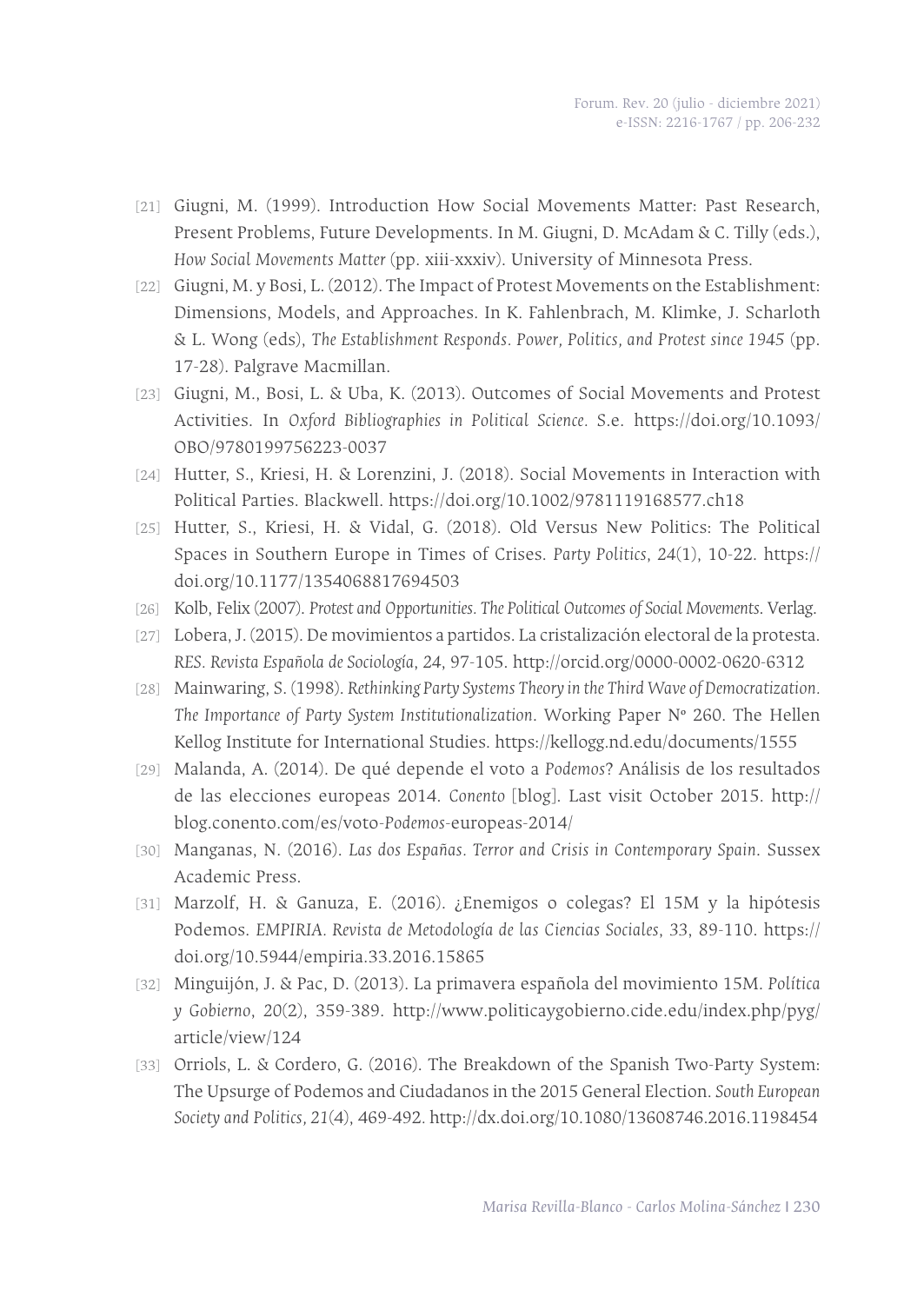- [34] Portos, M. (2016). Taking to the Streets in the Shadow of Austerity: A Chronology of the Cycle of Protests in Spain, 2007-2015. PaCo. *Partecipazione & Conflitto*, *9*(1), 181-210. http://dx.doi.org/10.1285/i20356609v9i1p181
- [35] Romero, J. M. (2010, May 16). Dos minutos que cambiaron a España. *El País*. http:// elpais.com/diario/2010/05/16/domingo/1273981953\_850215.html
- [36] Sampedro, V. & Lobera, J. (2014). The Spanish 15-M Movement: A Consensual Dissent? *Journal of Spanish Cultural Studies*, *15*(1/2), 61–80, http://dx.doi.org/10.1080 /14636204.2014.938466
- [37] Tilly, C. (1999). From Interactions to Outcomes in Social Movements. In M. Giugni, D. McAdam & C. Tilly (eds.), *How Social Movements Matter* (pp. 253-270)*.* University of Minnesota Press.
- [38] Uba, K. & Romanos, E. (2016). Introduction: Rethinking the Consequences of Social Movements and Cycles of Protest. *Revista Internacional de Sociología, 74*(4), e044. http:// revintsociologia.revistas.csic.es/index.php/revintsociologia/article/view/658/776

#### **Annex**

**Figure 6**. Identification of Variables

| <b>Name</b>        | <b>Independent Variable</b>                                                                               |  |  |  |  |
|--------------------|-----------------------------------------------------------------------------------------------------------|--|--|--|--|
| INVAR1             | Difference in mobilizations number (2012-2007)                                                            |  |  |  |  |
| INVAR <sub>2</sub> | Difference in mobilizations number (2015-2012)                                                            |  |  |  |  |
| INVAR3             | Difference in mobilizations number (2015-2007)                                                            |  |  |  |  |
| INVAR4             | Difference in registered unemployment (2015-2007)                                                         |  |  |  |  |
| Name               | Dependent Variable                                                                                        |  |  |  |  |
| DV1NP              | Number of new parties represented in City Councils (2015)                                                 |  |  |  |  |
| DV <sub>2</sub> BI | Vote percentage difference for PP-PSOE (2007-<br>2015). Pamplona (UPN-PSN/PSOE)                           |  |  |  |  |
| DV3%NV             | Vote percentage for new parties obtaining<br>representation in City Councils (2015)                       |  |  |  |  |
| DV1NPGen           | Number of new parties represented in parliament (General Election 2015)                                   |  |  |  |  |
| DV2BIGen.          | Vote percentage difference for PP-PSOE (General Election 2008-2015)                                       |  |  |  |  |
| DV3%NVGen          | Vote percentage for new parties obtaining representation<br>in Spanish parliament (General Election 2015) |  |  |  |  |

Source: Author's elaboration.